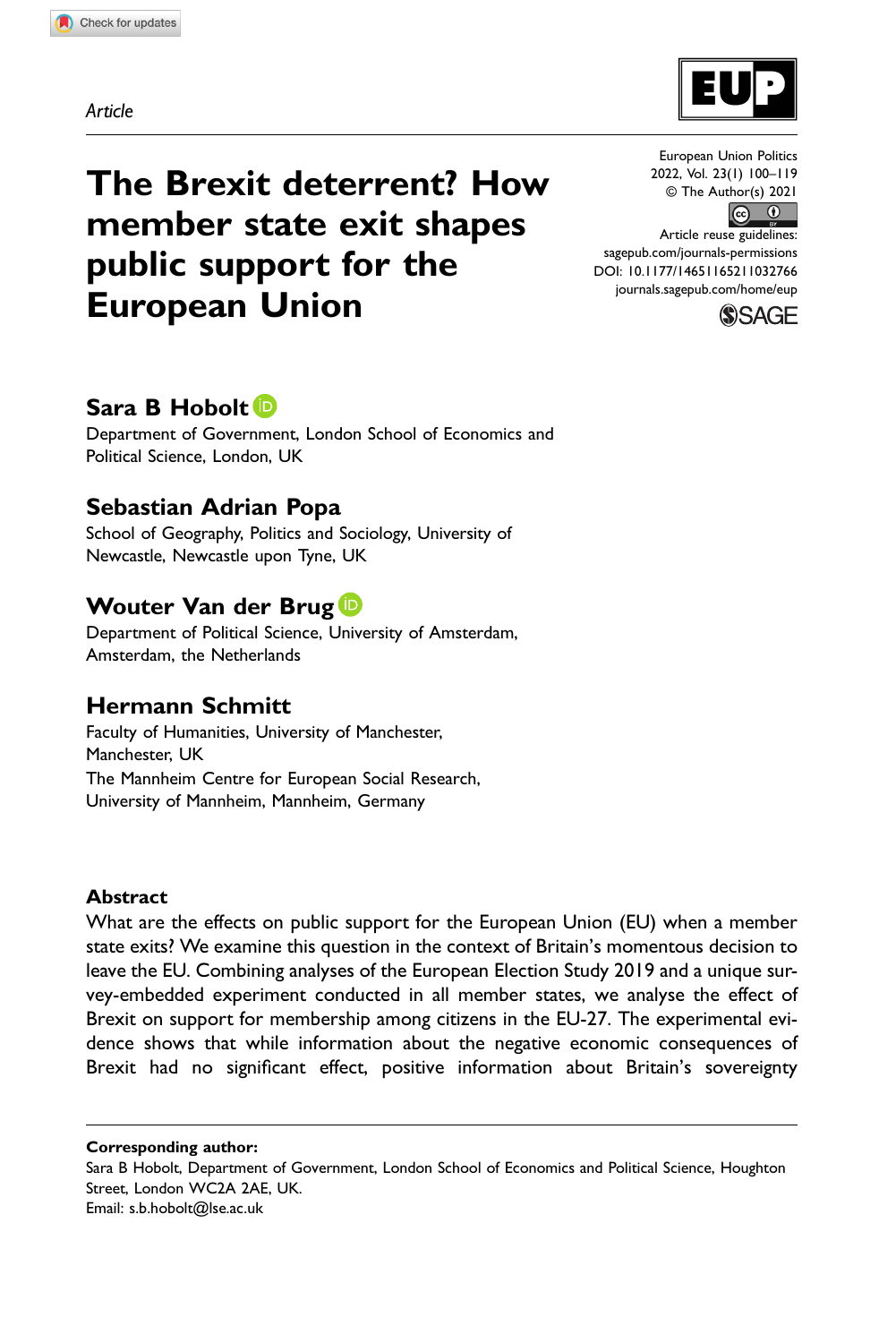significantly increased optimism about leaving the EU. Our findings suggest that Brexit acts as a benchmark for citizens' evaluations of EU membership across EU-27, and that it may not continue to act as a deterrent in the future.

#### Keywords

Benchmark, Brexit, Euroscepticism, experiment, public opinion

## Introduction

The European Union (EU) has been faced with several crises over the past decades, including the Euro crisis, the refugee crisis and the coronavirus disease 2019 (COVID-19) pandemic. While most of these crises were in some way caused by external developments, one was internal, namely Brexit. The United Kingdom's (UK) 2016 referendum decision to leave the EU was unprecedented. But while the UK is the first member state to leave the EU, this decision can also be seen in the broader context of a growing politicization of the EU and its institutions across its member states (De Vries, 2018; De Vries et al., 2021; Hobolt and De Vries, 2016; Hooghe and Marks, 2009; Hutter et al., 2016; Van der Brug et al., 2022). Indeed, the result of the Brexit referendum initially lead Eurosceptic parties in other European nations to call for their own membership referendums. Among supporters of the EU, this sparked fears of political contagion across Europe. This raises the question: What is the effect of Brexit on public support for the EU in other member states?

We examine this question in the context of Britain's prolonged process of leaving the EU and negotiating a new relationship with the EU. Has Brexit inspired followers elsewhere on the continent or does it act as a deterrent? This question is relevant not only to understand the short-term effect of Brexit, but also because Brexit marks a critical juncture for Britain and for the remaining member states. What are the consequences for the EU, that is used to countries queuing up to join the club, when one of its largest members decides to leave? This article argues that a member state leaving the EU is a significant 'benchmark' heuristic that shapes the evaluations of membership in the remaining member states. Building on benchmarking theory, we argue that citizens compare the benefits of membership to the alternative state of being outside the Union (De Vries 2018; see also Hobolt, 2009; Kayser and Peress 2012; Hobolt and De Vries, 2016; De Vries 2017). Such comparisons may involve not only an assessment of the quality of national institutions, but also across nations as they assess the potential costs and potential benefits of exiting the Union.

Hence, our argument is that Brexit acts as a benchmark for citizens evaluating the prospects for their own nation outside the EU, and in turn their support for membership. When the consequences of Brexit are viewed negatively, support for the EU goes up, but when Brexit is viewed as a success, support decreases. During the prolonged Brexit negotiations between the UK and the EU, the Brexit benchmark heuristic was mainly one of deterrence, since they clearly illustrated that leaving the EU is far from uncomplicated (Walter, 2020). However, as with any benchmark, this can change if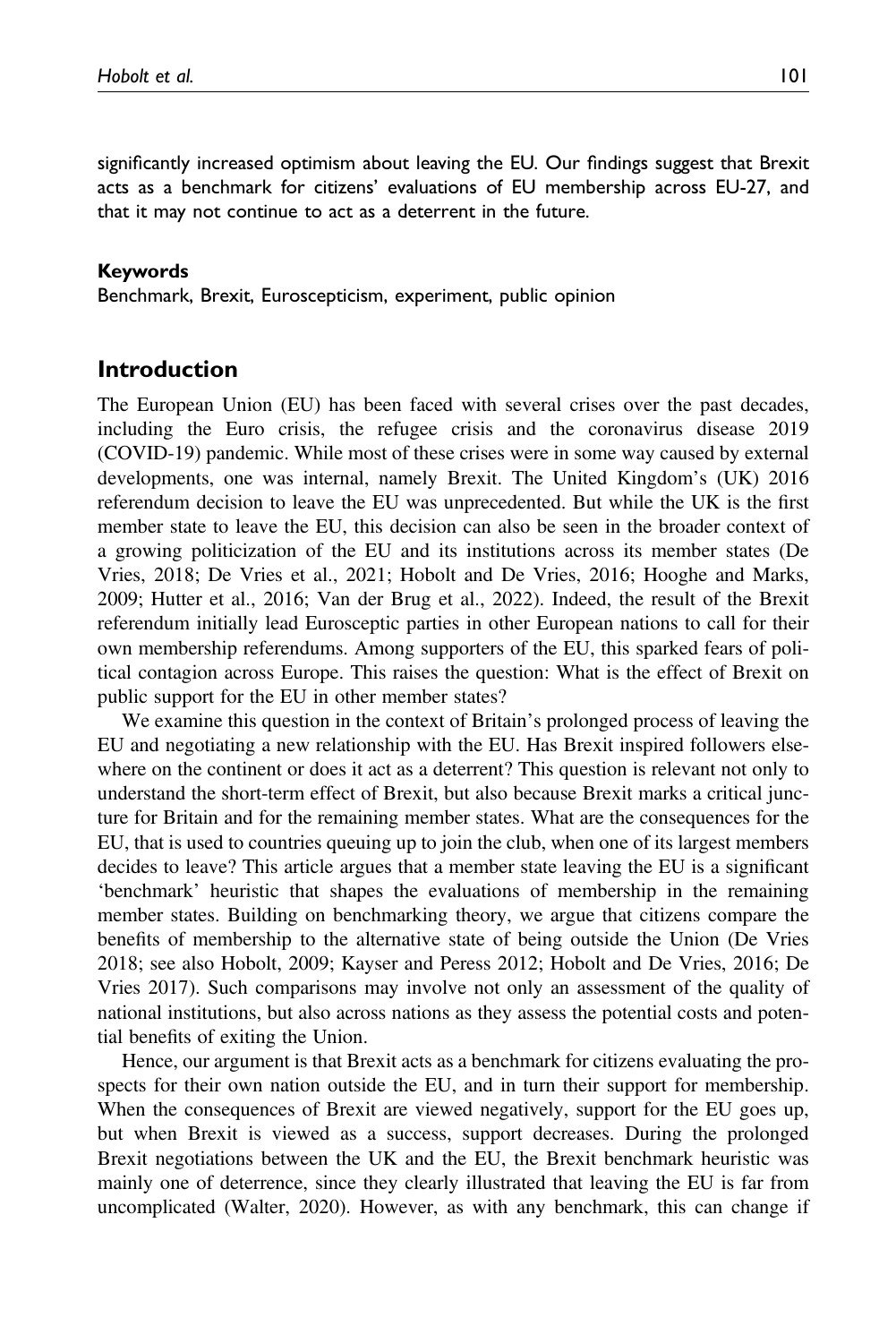Brexit is seen to have a more positive effect. Thus, we argue that the effect of one member state's exit is conditioned by perceptions of how well or how badly an 'emeritus' member state is faring outside the EU.

To test this argument empirically, we combine observational and experimental data. First, we analyse data from the European Election Study (EES) 2019, a post-election voter study conducted in all 28 member states (Schmitt et al., 2019), to demonstrate that citizens who believe that Britain will be worse off after Brexit are more likely to support the EU. The findings are consistent with the theory that the Brexit benchmark matters to membership support: people who think that Brexit will make Britain worse off are less attracted to the option of leaving the EU. However, it is difficult to establish the direction of causality with observational data. The direction of causality may also run the other way: people who are more supportive of the EU (and who don't want their country to leave the Union) will think that Brexit has negative consequences for Britain.

Hence, in a second step, our study leverages an original survey-embedded experiment in all member states, where we prime respondents with different 'Brexit benchmarks', which are randomly assigned in order to examine how priming respondents about the consequences of Brexit affects their views of their own country's EU membership. This allows us to test the mechanism that drives the Brexit effect by assessing whether individuals, when priming them with negative or positive benchmarks about Brexit, think differently about their own country's future outside the Union. The findings show that whereas the negative information has no consistent effect on perceptions of membership outside the EU, positive information increases people's optimism about their own country's future outside the EU. This indicates that while Brexit may currently serve as a deterrent, it has the potential to make an EU-exodus more appealing in the future if people think it has positive consequences.

### Explaining support for EU membership

When seeking to understand how one country's exit may influence how citizens in the remaining member states view the EU, we can build on the large literature on EU support (see Hobolt and De Vries, 2016 for an overview). Within this body of research, the 'utilitarian' and the 'cue-taking and benchmarking' approaches are particularly instructive.<sup>1</sup> The utilitarian approach views support for the EU as the result of an individual cost-benefit analysis of membership. The basic idea is that European trade liberalization will favour citizens with higher levels of human capital (education and occupational skills) and income, and as a consequence such individuals will be more supportive of European integration (Anderson and Reichert, 1995; Gabel, 1998; Gabel and Palmer, 1995; Tucker et al., 2002). The removal of barriers to trade allows firms to shift production across borders and increases job insecurity for low-skilled workers whereas high-skilled workers and those with capital can take advantage of the opportunities resulting from a liberalized European market. Studies have consistently shown that socioeconomic factors influence public support, and recent work even suggests that education has become a more important determinant of EU support over time, as the less educated are becoming less supportive of the integration project (see Hakhverdian et al., 2013).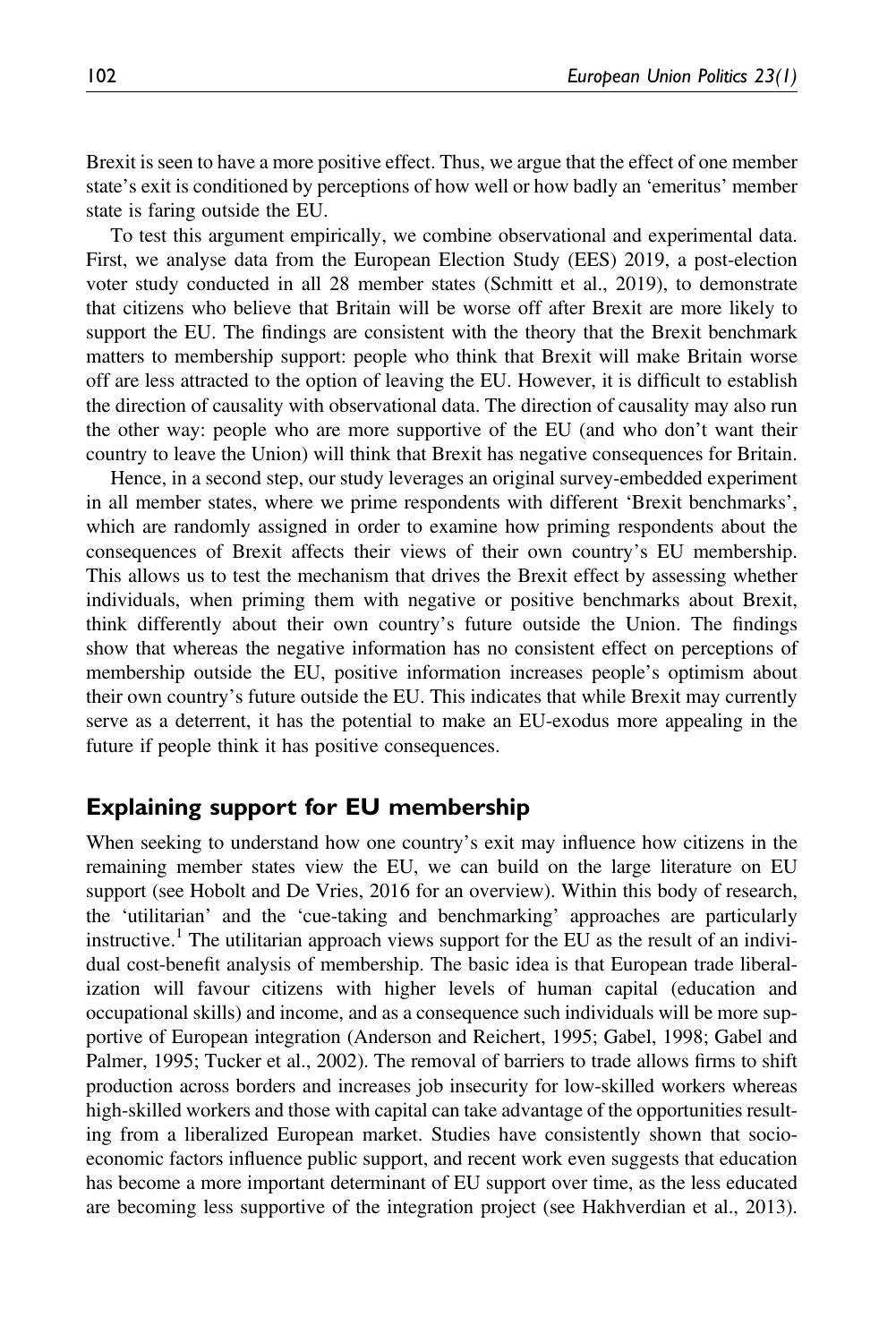In contrast, evidence is more mixed when considering the effect of national-level factors, such as net fiscal transfers from the EU or improved trade and favourable economic conditions, on public support for membership (Anderson and Kaltenthaler, 1996; Carrubba, 1997; Eichenberg and Dalton, 1993).

This raises the question of how citizens form their opinion on whether EU membership is likely to be costly or beneficial, on balance. A large literature has argued that European integration is too complex and remote from the daily lives of most citizens for them to have sufficient interest or awareness to base their attitudes on an evaluation of the implications of the integration process (Anderson, 1998). Instead, citizens rely on heuristics, information shortcuts or cues to be able to overcome their shortfalls in terms of factual knowledge. Studies on political knowledge and behaviour have shown that citizens can make competent choices even with limited information by relying on informational heuristics (e.g. Bowler and Donovan, 1998; Lau and Redlawsk, 2001; Lupia, 1994). Such informational shortcuts may take various forms, but since citizens generally pay more attention to the national political arena than to European politics it seems reasonable that they employ domestic cues to form opinions about European integration. The notion of citizens relying on 'national proxies" to make choices pertaining to the EU was first developed in the context of research on European elections and referendums (Franklin et al., 1994; Hobolt, 2009; Reif and Schmitt, 1980; Van der Brug and De Vreese, 2016) but has also been applied to the study of support for integration.

In particular, it has been argued that the domestic political institutions are a benchmark for people's views on European integration. In its simplest version, the argument is that as citizens lack sufficient knowledge about the EU, they evaluate the EU by using national proxies about which they have more direct information (Anderson, 1998; Kritzinger, 2003). A slightly different version is proposed by Sánchez-Cuenca (2000), who argues that the national context provides a contrasting lens producing an inverse perception of national and European institutions: those citizens who are dissatisfied with the performance of their national systems will be more willing to transfer sovereignty to the EU level and vice versa. Similarly, Rohrschneider (2002) has demonstrated that citizens who consider their national democratic institutions to be working well display much lower levels of EU regime support, as they perceive politics at the European level to be democratically deficient. These findings fit with the conclusion reached in other studies, namely that individuals, particularly those who are politically aware, are capable of distinguishing between EU and national institutions when making their evaluations (Karp et al., 2003).

We build on these benchmark arguments to understand how the exit of one member state may shape support for the EU in other member states. The core idea is that people use the experience of the exiting member state as a counterfactual to evaluate the costs and benefits of leaving the EU. The most comprehensive account of the benchmark argument has been put forward by De Vries (2018) who argues that people's attitudes towards the EU are ultimately rooted in a comparison between the current status quo of membership and the alternative state of being outside the Union (see also De Vries, 2017; Hobolt and De Vries, 2016). One such benchmark that people use to gather what the 'alternative state' might look like is their assessment of domestic political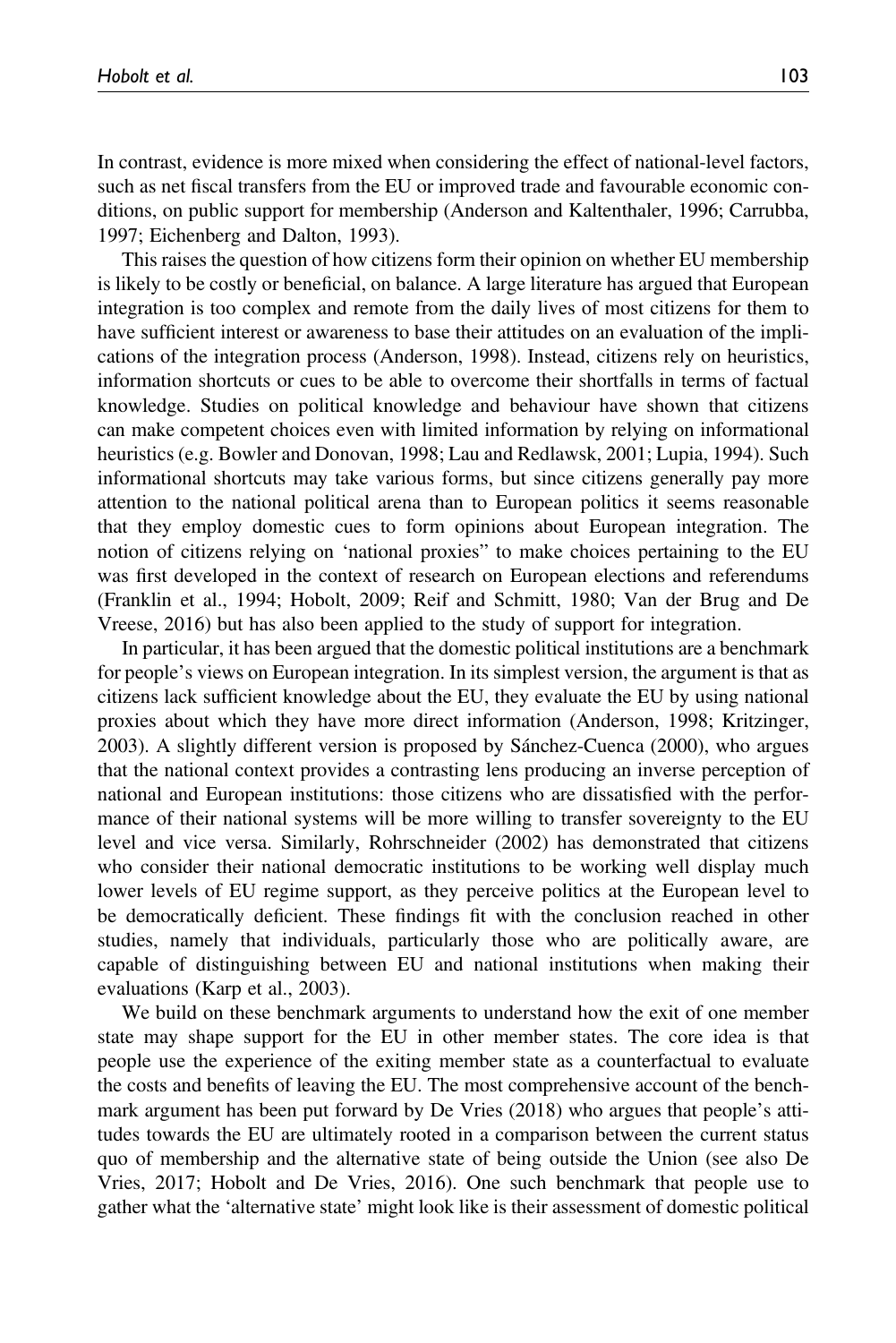institutions. Accordingly, people are more willing to contemplate leaving the EU when the alternative to membership, i.e. the likely performance of national institutions and the economy, is perceived to be better (De Vries, 2018).

We argue that the national level does not provide the only possible benchmark for the 'alternative state'; another benchmark are countries outside the EU or those in the process of leaving. Indeed, Kayser and Peress (2012) have shown that in the context of economic voting, the international context matters as voters benchmark national economic growth against that abroad. In contrast, Arel-Bundock et al. (2021) find little sign of international benchmarking in economic voting, but argue that it seems reasonable to expect that there might be circumstances where populations are more responsive to international comparisons. Broadly speaking, countries in similar political jurisdictions (e.g. within the EU) are a valuable source of comparative information for citizens as they offer citizens important yardsticks for evaluations (Hansen et al., 2015; Olsen, 2017). Hence, given the significance and salience of the British vote to leave the EU, it is likely to provide a tangible benchmark for many people for what the 'alternative state' of leaving the EU might look like.

We would thus expect that as the Brexit negotiations became protracted and the prospects of greater prosperity outside the EU more elusive, this also affected the cost-benefit analysis for citizens and parties outside the UK. Analysing *eupinions* survey data from 2016 in 5 countries (and an EU average), De Vries (2017) has shown that support for EU membership increased in the immediate aftermath of Brexit, especially among those who thought the consequences of Brexit would be bad for Britain. In line with the benchmarking theory, De Vries (2018) argues that results from the immediate aftermath of the referendum (August 2016) suggest that the outcome of the Brexit vote, and the political and economic uncertainty following the vote, provided a powerful signal for people in the remaining 27 member states about the potential costs and benefits of exit. The impact of Brexit as a benchmark could have become even more significant for citizens. Given that there is great uncertainty about what it would be like for a country to leave the EU, citizens have little choice but to act as 'limited information processors" (Lau and Redlawsk, 2001), making it more likely that they move beyond national proxies in their evaluation of the EU (Rohrschneider, 2002; Sánchez-Cuenca, 2000).

Consequently, we argue that Brexit serves as benchmark of EU support and we explore the mechanisms linking Britain's exit to membership attitudes in the remaining member states. Given that the British government was forced to ask the EU for an extension of the negotiation period after failing to ratify the deal domestically, Britain's exit from the EU was widely portrayed as fraught with difficulty. The information that citizens gained during these first 3 years of negotiations are likely to have shaped their support for the Union. Walter (2020), in her analysis of public attitudes towards the Brexit negotiations conducted in late 2018, shows that most citizens in the 27 EU member state have a fairly bleak assessment of the consequences of Brexit for Britain with half of respondents thinking that Brexit will affect the UK negatively, and only a quarter thinking the UK will be better off. We expect that those who perceived that Brexit will have negative consequences for the UK were more likely to support their own country's membership of the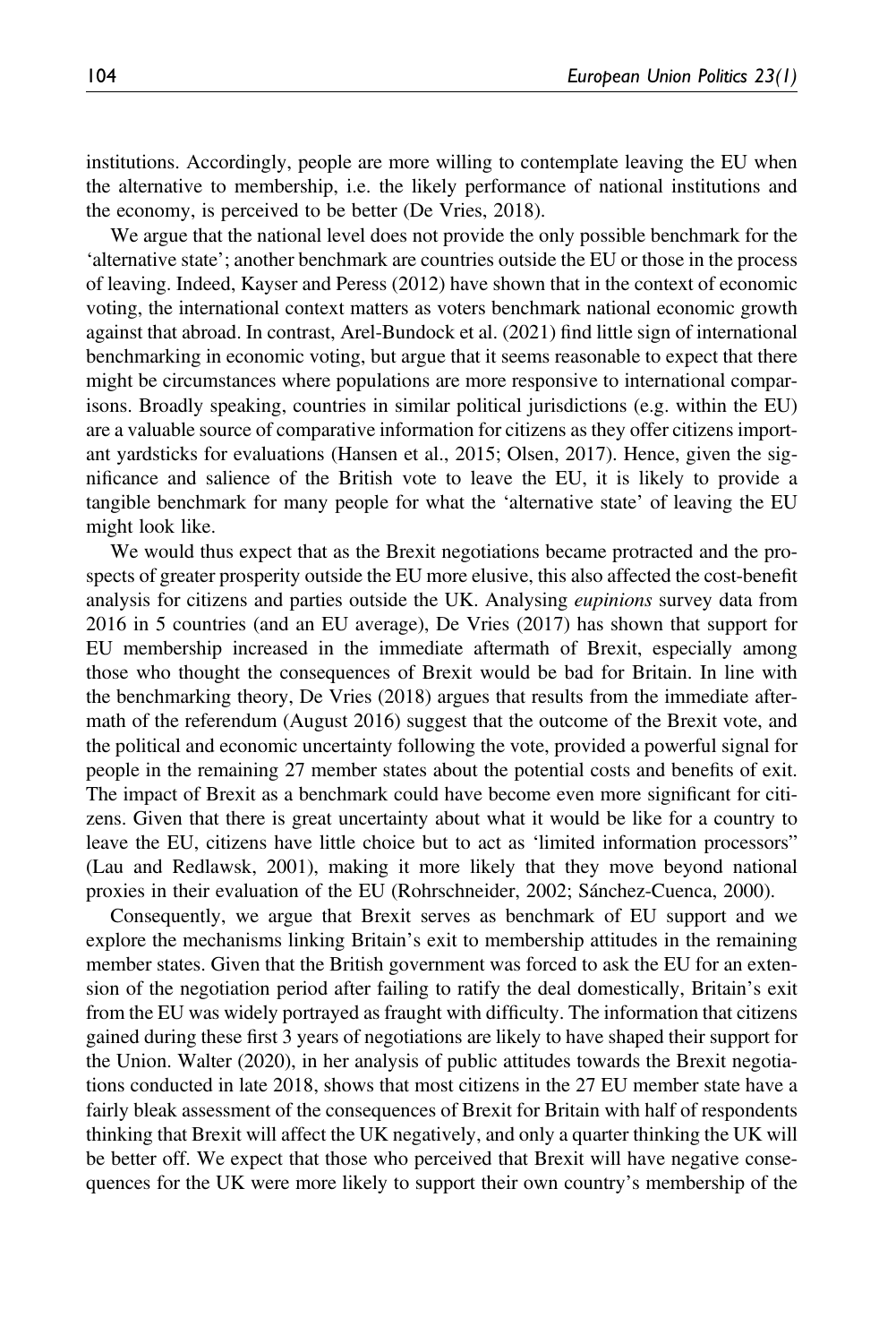EU, since EU membership will appear more advantageous when the 'alternative state' is undesirable.

 $H1a$ : People who think that Britain's exit from the European Union will have negative consequences are more supportive of their own country's membership of the EU.

We also expect that the effect of perceptions of Brexit on EU support is moderated by the degree to which a country is exposed to Brexit. As the process of Brexit and its consequences received significant coverage by the media across the EU (Borchardt et al., 2018), it is not unreasonable to expect that many citizens across the Union have formed an opinion of how Brexit might impact their country, especially in neighbouring countries more likely to be affected due, for instance, to close trading ties. Walter (2020) has demonstrated that the economic exposure to Brexit moderates citizens' opinions on whether the EU should accommodate the UK during the Brexit negotiations. In line with the benchmarking argument, we expect that the link between Brexit perceptions and support for the EU is stronger in countries where the national economy is more interlinked with the British economy. Exposure to the British economy is expected to reinforce the association between the Brexit benchmark and support for the EU, as Brexit is a more pertinent issue for citizens in these countries. For those citizens who perceive Brexit as a negative benchmark, economic exposure highlights the adverse effects of an exodus, thus increasing support for the EU. Similarly, for people who believe that the UK will prosper after Brexit, this will have a stronger effect on EU support if they are more exposed to the UK economy.

H1b: The link between Brexit expectations and EU support is stronger for people living in countries more exposed to the economic consequences of Brexit.

We test these hypotheses on the effect of perceptions of Brexit on EU support in the specific context of the ongoing Brexit negotiations and the European Parliament elections in May 2019. In addition, we are also interested in examining how alternate Brexit outcomes may influence people's perceptions of the 'alternative state' of their own country outside the EU, and in turn, their support for the EU. In order to provide a better test of our theory of Brexit as a benchmark, we designed an experiment in which we gave people information that served to influence the benchmark. In this experiment, respondents were randomly assigned to treatments with additional factual information about Brexit in a way that could change the benchmark and thus the perceptions of how costly or beneficial it will be for respondents' own country to leave the EU. Respondents were assigned to one of three vignettes. Group 1 received negative factual information about the economic consequences of Brexit; Group 2 received positive information about the additional sovereignty Britain has acquired outside the EU and finally, a control group received no additional information about the consequences of Brexit. Providing additional information to citizens have been shown in previous work to have a range of effects on perceptions and behaviour, for instance, on electoral preferences (Bartels, 1996), policy preferences (Althaus, 1998; Gilens, 2001), and perceptions of democratic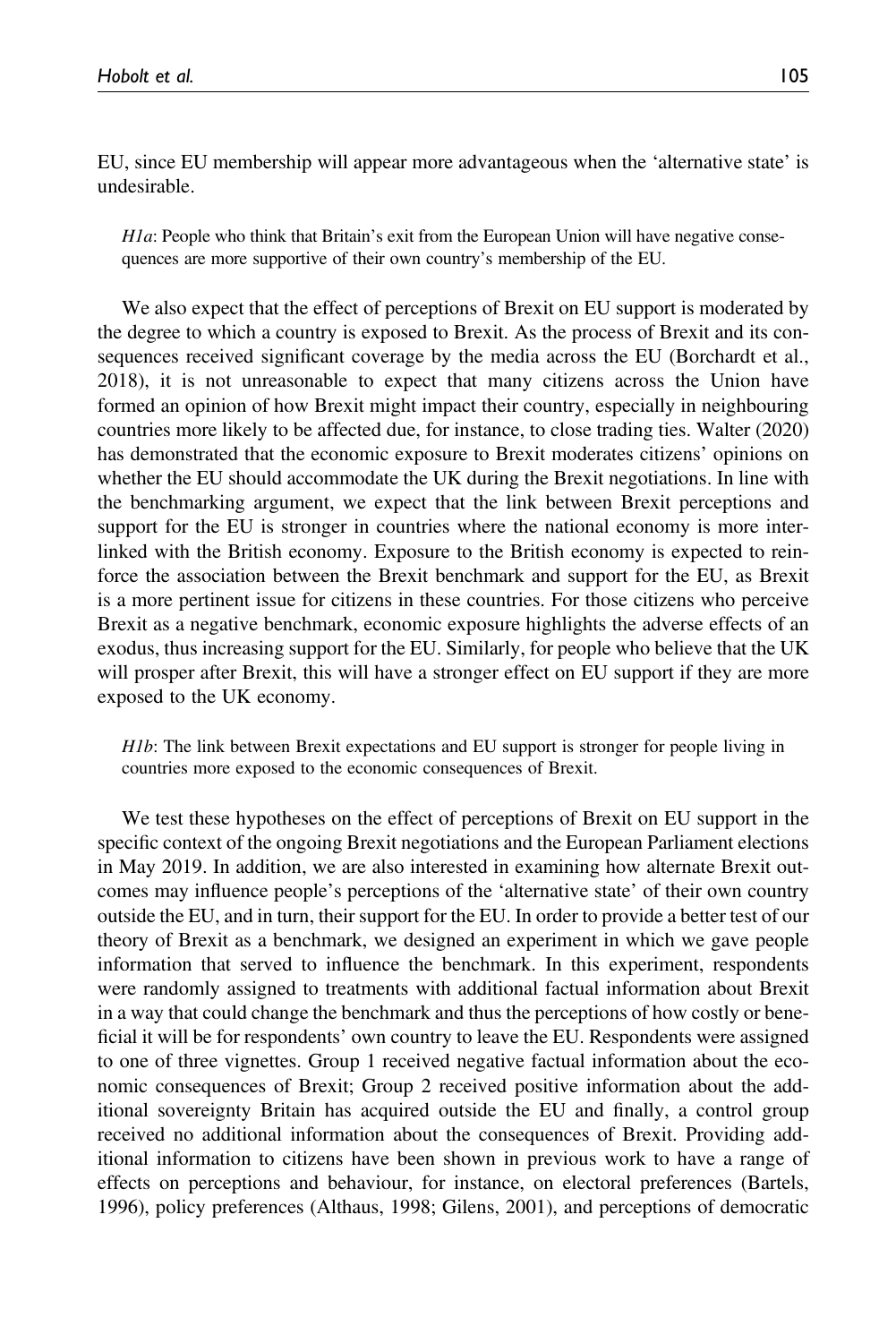accountability (Pande, 2011). Our expectation is that the additional factual information will also influence how citizens view their own country's prospects outside the EU as Britain's exit is a credible yardstick (Hansen et al., 2015; Olsen, 2017).

 $H2a$ : When people are given information about the negative consequences of Britain's exit from the EU, they become more pessimistic about the consequences of their own country leaving the EU.

H2b: When people are given information about the positive consequences of Britain's exit from the EU, they become more optimistic about the consequences of their own country leaving the EU.

### Examining the Brexit effect on support for EU membership

Before we test our hypotheses, we start by looking at how attitudes have changed over time. We plot the most commonly used indicator of EU support, namely answers to the question 'Generally speaking, do you think that [country] membership of the European Union is..?', (with responses 'bad thing', 'good thing' or 'neither'). The European Parliament's Eurobarometer surveys enable us to examine changes in EU support over time. Figure 1 shows an increase in support in late 2016, as the Brexit negotiations between the EU and UK commenced. This suggests that the Brexit process acted as a negative benchmark stimulating more support for the EU. However, there may of course be several other reasons, such as the improving economic conditions, that could also account for these changes in public support for the EU.

To explore the effect of Brexit perceptions on EU support, we analyse data from a cross-national post-election survey, EES 2019, conducted in all 28 member states with over 26,500 respondents<sup>2</sup> in the aftermath of the 2019 European Parliament elections in May 2019 (see Schmitt et al., 2019). To operationalize support for the EU, i.e. our response variable, we make use of two different measures. The first uses a well-



#### **Figure 1.** Perceptions of EU membership.

Source: European Parliament's Eurobarometer surveys 2009–2019. Question: 'generally speaking, do you think that [COUNTRY]'s membership of the EU is a…good thing, bad thing, neither a good nor a bad thing?' (excluding 'don't know' responses).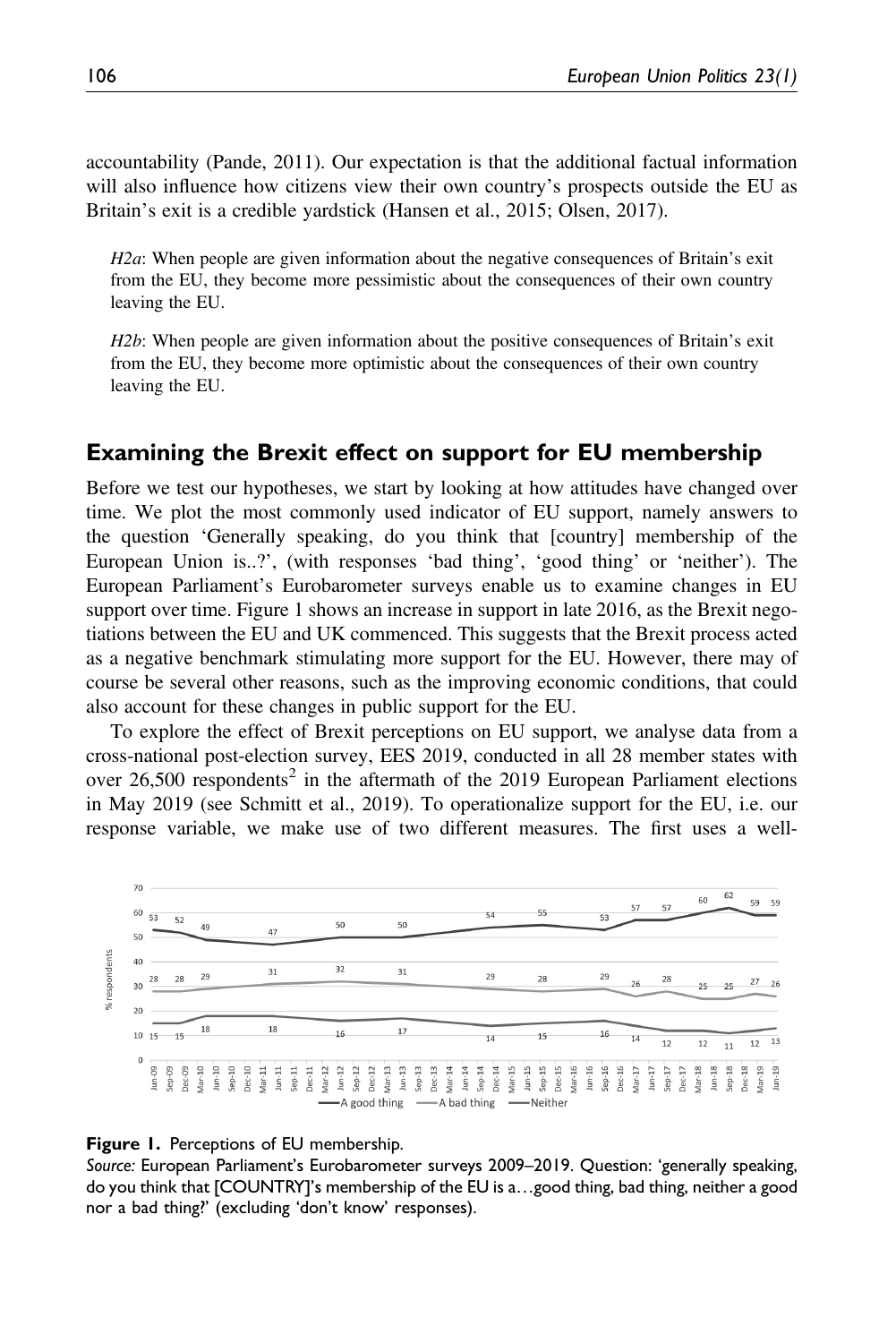established instrument that captures the support for EU membership, shown in Figure 1. For the purpose of our analysis we recode this variable to (1) 'EU membership is a good thing' and (0) otherwise. The second response variable measures behavioural intentions rather than attitudes as it asks respondents whether they would vote (1) 'Remain' or (0) 'Leave' in a referendum on their country's membership of the EU.<sup>3</sup> This allows us to directly capture the effect of Brexit for the other member states and ultimately for the future composition of the EU.

The main independent variable is shown in Figure 2, namely the perceptions of the consequences of Brexit. People who indicate that Britain will be 'worse off' after Brexit (compared to those who think there will be no change, or things will stay the same).<sup>4</sup> The expectation is that pessimism about Britain's prospect has a deterrent effect and is associated with an increase in the likelihood of support for the EU  $(H1a)$ .

To capture the degree to which positive and negative perceptions of benchmarking vary as a function of the exposure of the country to Brexit (i.e. the moderating effect in H1b), we include a measure of the economic impact of Brexit by using the country's GDP exposure to Brexit, as calculated by Chen and co-authors (Chen et al., 2018: 38).<sup>5</sup>

Our model also controls for satisfaction with the economy, satisfaction with the current state of democracy in the country, political interest as well as measures of the libertarian-authoritarian attitudes (support for civil liberties, support for same sex marriage, support for immigration) that have been shown to correlate with EU support (Hooghe and Marks, 2009). Moreover, we control for the 'national benchmark' as people that rate their national institutions over European ones are more likely to be Eurosceptic (De Vries, 2018; Rohrschneider, 2002). We operationalize this by measuring a 'trust differential' between the national parliament and European Parliament, calculating trust in the national parliament minus trust in the European Parliament (both



**Figure 2.** Perceptions of the consequences of Brexit. Source: European Elections Study 2019 (Schmitt et al., 2019).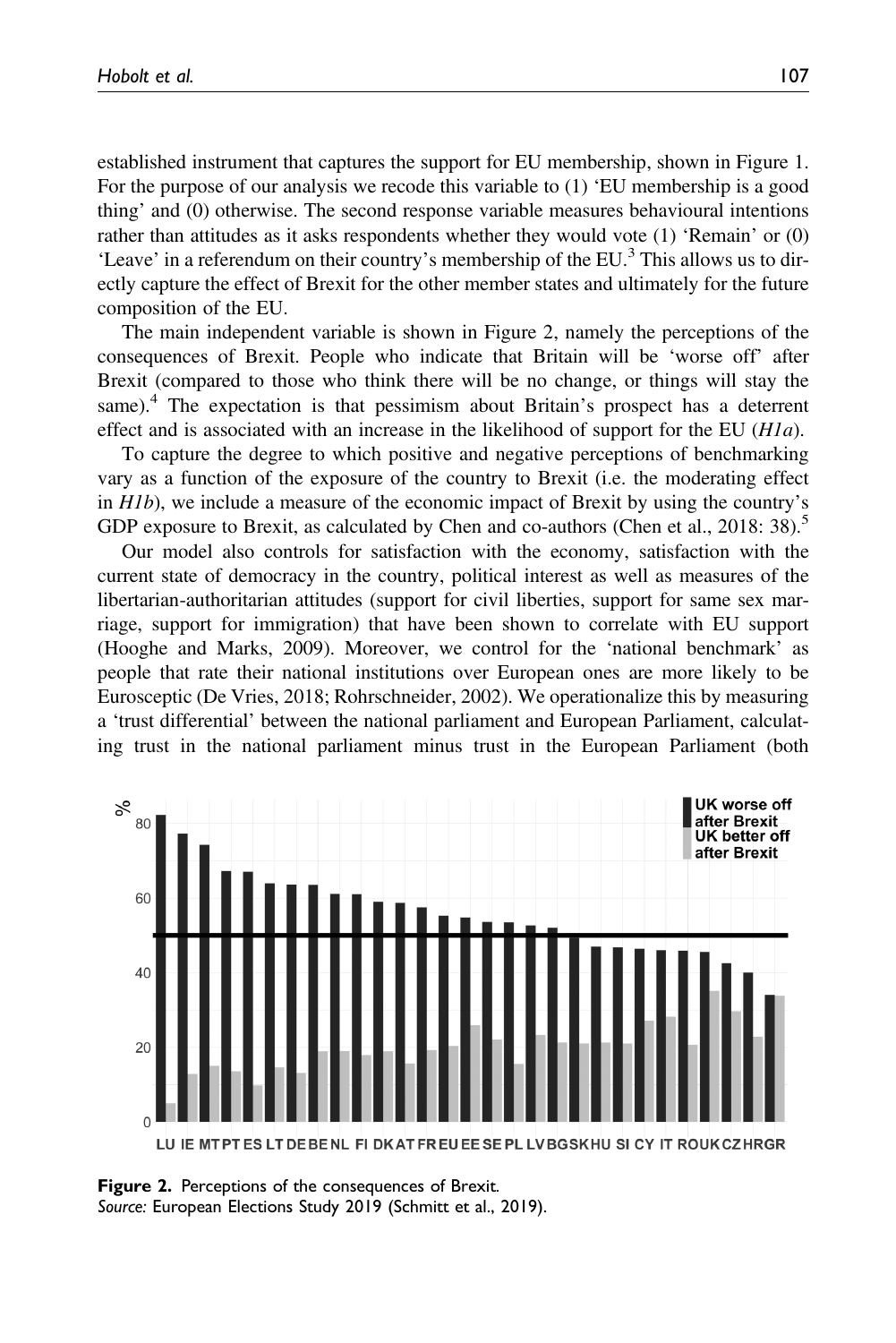measured on a scale from 'Totally trust' to 'Not at all'). In addition to these attitudinal variables, the model includes a number of demographic variables that have been previously linked to EU support: place of residence (urban vs. rural), age, gender (female vs. other), employment status, subjective social class (upper, middle vs. rest), educational level and wealth. All individual level predictors are rescaled to take values between 0 and 1 (see the Online appendix for descriptive statistics).

As our data has a multilevel structure with individuals nested in countries, we run multilevel regressions with random intercepts at the country level. Fixed-effects models yield substantially the same results. All country level predictors are grand mean centred. For models including cross level interactions (Model 2 and Model 4) we use random slopes for the individual level term.

The results presented in Table 1 offer substantial support for our first hypothesis (H1a). They show that positive perceptions of Brexit consequences (i.e. believing that Brexit will have a positive effect for the UK) are negatively associated with both support for membership of the EU (see Model 1) and voting 'Remain' in a hypothetical EU referendum (see Model 3). Individuals who think that Brexit will lead to positive changes are roughly two time less likely to think that the EU is 'a good thing' and approximately five times less likely to vote 'Remain' in comparison to those who think the situation will stay the same. In contrast, those who think Brexit will have negative consequences (i.e. Brexit having a negative effect for the UK) are also more likely to think that EU membership is 'a good thing' (Model 1) and to vote 'Remain' (Model 3). The substantive magnitude of this effect is noteworthy: those who perceive that the 'UK will be better off' after Brexit are 4.6 times more likely to think that EU is 'a good thing' and about seven times more likely to vote 'Remain' in comparison to those who think the 'UK will stay the same'. If we translate this to probabilities (see Figure 3), we can show that an average individual who thinks that the 'UK will be worse off' is about 60 percentage points more likely support the EU and about 50 percentage points more likely to vote 'Remain' than those who think that the 'UK will be better off' after Brexit.

Moving on to H1b, the results presented in Model 2 and Model 4 in Table 1 clearly show that the relationship between Brexit perceptions and support for the EU is moderated by the economic exposure of the country to Brexit. More specifically, we show that the link between Brexit perceptions and EU support and referendum vote intention is indeed stronger for people living in countries more exposed to the economic consequences of Brexit. These findings provide additional evidence that Brexit perceptions can influence EU support (rather than vice versa) since the exogenous moderating variable 'exposure to Brexit' is likely to have a greater effect on the salience of Brexit perceptions than on the salience of EU support.

In order to facilitate the interpretation of these results, we plot the marginal effect of having negative and positive opinions about the consequences of Brexit across the values of the country-level predictors (see Figure 4).<sup>6</sup> Figure 4(a) shows that there is a statistically significant moderation effect of economic exposure to Brexit for those who think that the 'UK will be worse off' (the baseline for comparison is 'UK will stay the same'). As expected, the impact of thinking that Brexit will have negative consequences is stronger in countries which are more exposed to Brexit. Figure 4(b) shows the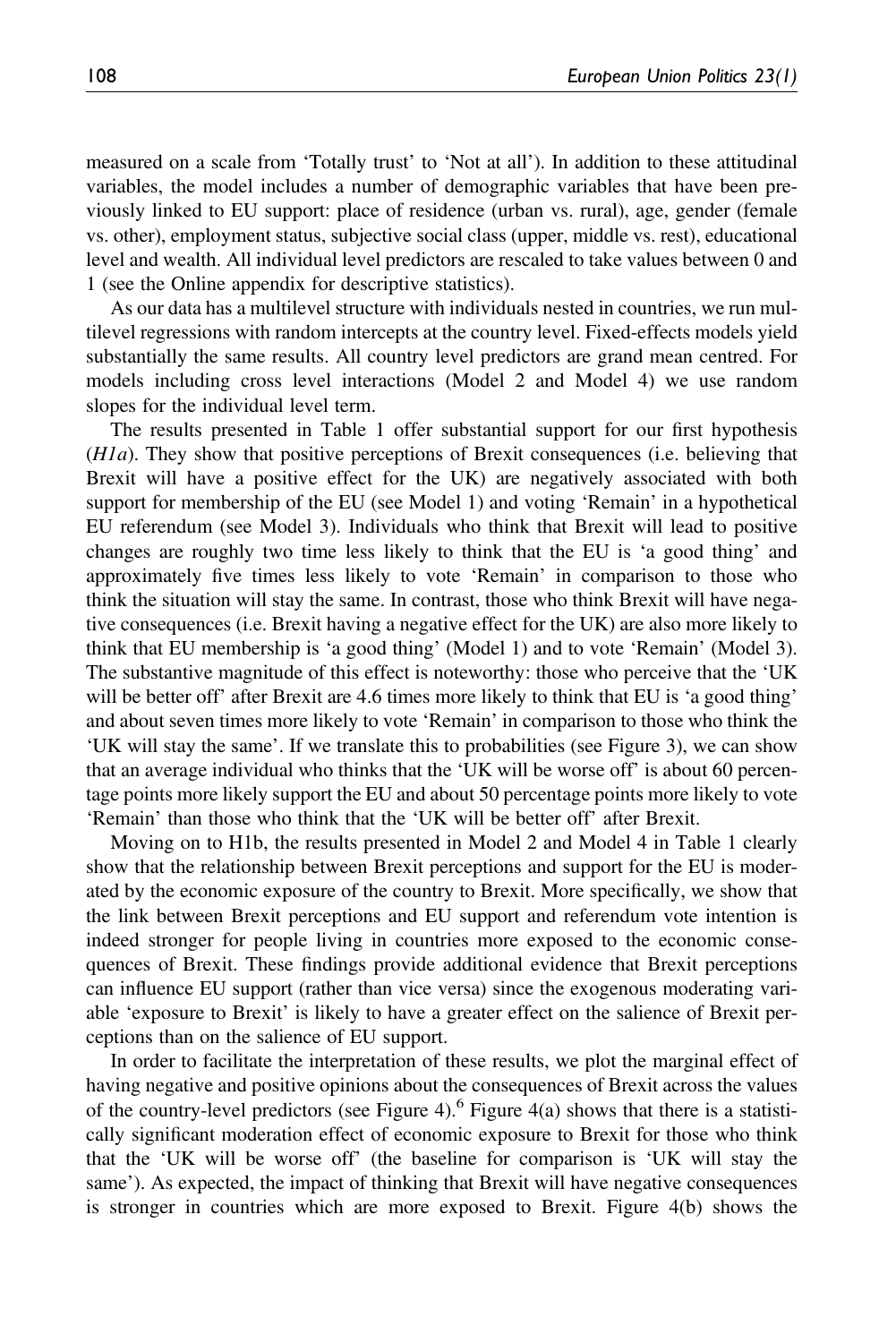| $-1.40***$ (0.20)<br>$-1.38***$ (0.21)<br>$1.21***$ (0.26)<br>Intercept<br>Brexit: UK will be better<br>$-0.78***$ (0.06)<br>$-0.77***$ (0.06)<br>$-1.50***(0.06)$<br>off<br>Brexit: UK will be worse<br>$1.53***(0.07)$<br>$1.95***(0.07)$<br>$1.52***(0.05)$<br>off<br>$2.09***$ (0.09)<br>$2.08***(0.09)$<br>$2.47***$ (0.12)<br>Democratic satisfaction<br>Trust differential<br>$-5.54***$ (0.17)<br>$-5.57***$ (0.17)<br>$-6.35***$ (0.23)<br>$1.20***$ (0.09)<br>$1.04***$ (0.12)<br>Economic satisfaction<br>$1.21***$ (0.09)<br>$0.30***$ (0.09)<br>$0.30***(0.09)$<br>$0.36***$ (0.12)<br>Spitzenkandidaten<br>recognition<br>Support for civil liberties<br>0.01(0.07)<br>$-0.00(0.07)$<br>$-0.03(0.09)$<br>$-0.04(0.09)$<br>$0.25***$ (0.08)<br>Support for immigration<br>$0.21***$ (0.06)<br>$0.20***$ (0.06)<br>$0.67***$ (0.06)<br>$0.52***$ (0.08)<br>Support for same-sex<br>$0.67***$ (0.06)<br>marriage<br>$1.45***$ (0.10)<br>$1.46***(0.10)$<br>Interest<br>0.18(0.14)<br>0.19(0.14)<br>$0.18**$ (0.08)<br>$0.18**$ (0.08)<br>$0.28**$ (0.11)<br>$0.28**$ (0.11)<br>Upper class<br>$0.19***$ (0.07)<br>$0.21***$ (0.06)<br>$0.21***$ (0.06)<br>Middle class<br>$0.17**$ (0.09)<br>$0.18***$ (0.09)<br>0.03(0.06)<br>0.02(0.06)<br>Unemployed<br>$0.17**$ (0.07)<br>$0.43***$ (0.10)<br>$0.18**$ (0.07)<br>Religiosity<br>$-0.21***$ (0.04)<br>$-0.20***$ (0.04)<br>0.01(0.06)<br>Gender<br>0.01(0.06)<br>$1.06***$ (0.16)<br>$1.04***$ (0.17)<br>0.21(0.23)<br>0.22(0.23)<br>Age<br>$0.12^* (0.07)$<br>$0.12^* (0.07)$<br>Urban<br>0.07(0.05)<br>0.06(0.05)<br>$0.37***$ (0.11)<br>$0.38***$ (0.11)<br>$0.37**$ (0.15)<br>$0.38**$ (0.15)<br>Wealth<br>$0.29**$ (0.13)<br>$0.28**$ (0.13)<br>$0.25**$ (0.10)<br>$0.24***$ (0.10)<br>Secondary education<br>$0.50***$ (0.10)<br>$0.49***$ (0.10)<br>$0.59***$ (0.13)<br>Tertiary education<br>$-0.11$ * (0.06)<br>Brexit impact on the<br>$-0.05(0.05)$<br>$-0.08(0.05)$<br>$-0.02(0.07)$<br>economy<br>UK better $\times$ Economic<br>$-0.10**$ (0.04)<br>0.02(0.03)<br>impact<br>$0.10***$ (0.04)<br>UK worse $\times$ Economic<br>$-0.04(0.06)$<br>impact<br><b>AIC</b><br>15,907.22<br>15,880.78<br>9151.30<br>9131.79<br><b>BIC</b><br>16,086.90<br>16, 115.14<br>9328.39<br>9362.77<br>$-7930.61$<br>$-7910.39$<br>$-4552.65$<br>$-4535.89$<br>Log Likelihood<br>18,252<br>18,252<br>16,312<br>16,312<br>N (Individuals)<br>N (Countries)<br>26<br>26<br>26<br>26<br>Var: Intercept<br>0.32<br>0.26<br>0.34<br>0.46<br>Var: Better<br>0.02<br>0.01<br>Var: Worse<br>0.24<br>0.07 | Model I:<br>EU good | Model 2:<br>EU good | Model 3:<br>Vote remain | Model 4:<br>Vote remain |
|-------------------------------------------------------------------------------------------------------------------------------------------------------------------------------------------------------------------------------------------------------------------------------------------------------------------------------------------------------------------------------------------------------------------------------------------------------------------------------------------------------------------------------------------------------------------------------------------------------------------------------------------------------------------------------------------------------------------------------------------------------------------------------------------------------------------------------------------------------------------------------------------------------------------------------------------------------------------------------------------------------------------------------------------------------------------------------------------------------------------------------------------------------------------------------------------------------------------------------------------------------------------------------------------------------------------------------------------------------------------------------------------------------------------------------------------------------------------------------------------------------------------------------------------------------------------------------------------------------------------------------------------------------------------------------------------------------------------------------------------------------------------------------------------------------------------------------------------------------------------------------------------------------------------------------------------------------------------------------------------------------------------------------------------------------------------------------------------------------------------------------------------------------------------------------------------------------------------------------------------------------------------------------------------------------------------------------------------------------------------------------------------------------------------------------------------------------------------------------------------------------------------------------------------------------------|---------------------|---------------------|-------------------------|-------------------------|
| $-1.57***$ (0.07)<br>$1.86***(0.12)$<br>$2.48***$ (0.12)<br>$-6.38***$ (0.23)<br>$1.05***(0.12)$<br>$0.36***$ (0.12)<br>$0.23***$ (0.08)<br>$0.52***$ (0.08)<br>$0.19***$ (0.07)<br>$0.42***$ (0.10)<br>$0.58***(0.13)$                                                                                                                                                                                                                                                                                                                                                                                                                                                                                                                                                                                                                                                                                                                                                                                                                                                                                                                                                                                                                                                                                                                                                                                                                                                                                                                                                                                                                                                                                                                                                                                                                                                                                                                                                                                                                                                                                                                                                                                                                                                                                                                                                                                                                                                                                                                                     |                     |                     |                         | $1.28***$ (0.28)        |
|                                                                                                                                                                                                                                                                                                                                                                                                                                                                                                                                                                                                                                                                                                                                                                                                                                                                                                                                                                                                                                                                                                                                                                                                                                                                                                                                                                                                                                                                                                                                                                                                                                                                                                                                                                                                                                                                                                                                                                                                                                                                                                                                                                                                                                                                                                                                                                                                                                                                                                                                                             |                     |                     |                         |                         |
|                                                                                                                                                                                                                                                                                                                                                                                                                                                                                                                                                                                                                                                                                                                                                                                                                                                                                                                                                                                                                                                                                                                                                                                                                                                                                                                                                                                                                                                                                                                                                                                                                                                                                                                                                                                                                                                                                                                                                                                                                                                                                                                                                                                                                                                                                                                                                                                                                                                                                                                                                             |                     |                     |                         |                         |
|                                                                                                                                                                                                                                                                                                                                                                                                                                                                                                                                                                                                                                                                                                                                                                                                                                                                                                                                                                                                                                                                                                                                                                                                                                                                                                                                                                                                                                                                                                                                                                                                                                                                                                                                                                                                                                                                                                                                                                                                                                                                                                                                                                                                                                                                                                                                                                                                                                                                                                                                                             |                     |                     |                         |                         |
|                                                                                                                                                                                                                                                                                                                                                                                                                                                                                                                                                                                                                                                                                                                                                                                                                                                                                                                                                                                                                                                                                                                                                                                                                                                                                                                                                                                                                                                                                                                                                                                                                                                                                                                                                                                                                                                                                                                                                                                                                                                                                                                                                                                                                                                                                                                                                                                                                                                                                                                                                             |                     |                     |                         |                         |
|                                                                                                                                                                                                                                                                                                                                                                                                                                                                                                                                                                                                                                                                                                                                                                                                                                                                                                                                                                                                                                                                                                                                                                                                                                                                                                                                                                                                                                                                                                                                                                                                                                                                                                                                                                                                                                                                                                                                                                                                                                                                                                                                                                                                                                                                                                                                                                                                                                                                                                                                                             |                     |                     |                         |                         |
|                                                                                                                                                                                                                                                                                                                                                                                                                                                                                                                                                                                                                                                                                                                                                                                                                                                                                                                                                                                                                                                                                                                                                                                                                                                                                                                                                                                                                                                                                                                                                                                                                                                                                                                                                                                                                                                                                                                                                                                                                                                                                                                                                                                                                                                                                                                                                                                                                                                                                                                                                             |                     |                     |                         |                         |
|                                                                                                                                                                                                                                                                                                                                                                                                                                                                                                                                                                                                                                                                                                                                                                                                                                                                                                                                                                                                                                                                                                                                                                                                                                                                                                                                                                                                                                                                                                                                                                                                                                                                                                                                                                                                                                                                                                                                                                                                                                                                                                                                                                                                                                                                                                                                                                                                                                                                                                                                                             |                     |                     |                         |                         |
|                                                                                                                                                                                                                                                                                                                                                                                                                                                                                                                                                                                                                                                                                                                                                                                                                                                                                                                                                                                                                                                                                                                                                                                                                                                                                                                                                                                                                                                                                                                                                                                                                                                                                                                                                                                                                                                                                                                                                                                                                                                                                                                                                                                                                                                                                                                                                                                                                                                                                                                                                             |                     |                     |                         |                         |
|                                                                                                                                                                                                                                                                                                                                                                                                                                                                                                                                                                                                                                                                                                                                                                                                                                                                                                                                                                                                                                                                                                                                                                                                                                                                                                                                                                                                                                                                                                                                                                                                                                                                                                                                                                                                                                                                                                                                                                                                                                                                                                                                                                                                                                                                                                                                                                                                                                                                                                                                                             |                     |                     |                         |                         |
|                                                                                                                                                                                                                                                                                                                                                                                                                                                                                                                                                                                                                                                                                                                                                                                                                                                                                                                                                                                                                                                                                                                                                                                                                                                                                                                                                                                                                                                                                                                                                                                                                                                                                                                                                                                                                                                                                                                                                                                                                                                                                                                                                                                                                                                                                                                                                                                                                                                                                                                                                             |                     |                     |                         |                         |
|                                                                                                                                                                                                                                                                                                                                                                                                                                                                                                                                                                                                                                                                                                                                                                                                                                                                                                                                                                                                                                                                                                                                                                                                                                                                                                                                                                                                                                                                                                                                                                                                                                                                                                                                                                                                                                                                                                                                                                                                                                                                                                                                                                                                                                                                                                                                                                                                                                                                                                                                                             |                     |                     |                         |                         |
|                                                                                                                                                                                                                                                                                                                                                                                                                                                                                                                                                                                                                                                                                                                                                                                                                                                                                                                                                                                                                                                                                                                                                                                                                                                                                                                                                                                                                                                                                                                                                                                                                                                                                                                                                                                                                                                                                                                                                                                                                                                                                                                                                                                                                                                                                                                                                                                                                                                                                                                                                             |                     |                     |                         |                         |
|                                                                                                                                                                                                                                                                                                                                                                                                                                                                                                                                                                                                                                                                                                                                                                                                                                                                                                                                                                                                                                                                                                                                                                                                                                                                                                                                                                                                                                                                                                                                                                                                                                                                                                                                                                                                                                                                                                                                                                                                                                                                                                                                                                                                                                                                                                                                                                                                                                                                                                                                                             |                     |                     |                         |                         |
|                                                                                                                                                                                                                                                                                                                                                                                                                                                                                                                                                                                                                                                                                                                                                                                                                                                                                                                                                                                                                                                                                                                                                                                                                                                                                                                                                                                                                                                                                                                                                                                                                                                                                                                                                                                                                                                                                                                                                                                                                                                                                                                                                                                                                                                                                                                                                                                                                                                                                                                                                             |                     |                     |                         |                         |
|                                                                                                                                                                                                                                                                                                                                                                                                                                                                                                                                                                                                                                                                                                                                                                                                                                                                                                                                                                                                                                                                                                                                                                                                                                                                                                                                                                                                                                                                                                                                                                                                                                                                                                                                                                                                                                                                                                                                                                                                                                                                                                                                                                                                                                                                                                                                                                                                                                                                                                                                                             |                     |                     |                         |                         |
|                                                                                                                                                                                                                                                                                                                                                                                                                                                                                                                                                                                                                                                                                                                                                                                                                                                                                                                                                                                                                                                                                                                                                                                                                                                                                                                                                                                                                                                                                                                                                                                                                                                                                                                                                                                                                                                                                                                                                                                                                                                                                                                                                                                                                                                                                                                                                                                                                                                                                                                                                             |                     |                     |                         |                         |
|                                                                                                                                                                                                                                                                                                                                                                                                                                                                                                                                                                                                                                                                                                                                                                                                                                                                                                                                                                                                                                                                                                                                                                                                                                                                                                                                                                                                                                                                                                                                                                                                                                                                                                                                                                                                                                                                                                                                                                                                                                                                                                                                                                                                                                                                                                                                                                                                                                                                                                                                                             |                     |                     |                         |                         |
|                                                                                                                                                                                                                                                                                                                                                                                                                                                                                                                                                                                                                                                                                                                                                                                                                                                                                                                                                                                                                                                                                                                                                                                                                                                                                                                                                                                                                                                                                                                                                                                                                                                                                                                                                                                                                                                                                                                                                                                                                                                                                                                                                                                                                                                                                                                                                                                                                                                                                                                                                             |                     |                     |                         |                         |
|                                                                                                                                                                                                                                                                                                                                                                                                                                                                                                                                                                                                                                                                                                                                                                                                                                                                                                                                                                                                                                                                                                                                                                                                                                                                                                                                                                                                                                                                                                                                                                                                                                                                                                                                                                                                                                                                                                                                                                                                                                                                                                                                                                                                                                                                                                                                                                                                                                                                                                                                                             |                     |                     |                         |                         |
|                                                                                                                                                                                                                                                                                                                                                                                                                                                                                                                                                                                                                                                                                                                                                                                                                                                                                                                                                                                                                                                                                                                                                                                                                                                                                                                                                                                                                                                                                                                                                                                                                                                                                                                                                                                                                                                                                                                                                                                                                                                                                                                                                                                                                                                                                                                                                                                                                                                                                                                                                             |                     |                     |                         |                         |
|                                                                                                                                                                                                                                                                                                                                                                                                                                                                                                                                                                                                                                                                                                                                                                                                                                                                                                                                                                                                                                                                                                                                                                                                                                                                                                                                                                                                                                                                                                                                                                                                                                                                                                                                                                                                                                                                                                                                                                                                                                                                                                                                                                                                                                                                                                                                                                                                                                                                                                                                                             |                     |                     |                         |                         |
|                                                                                                                                                                                                                                                                                                                                                                                                                                                                                                                                                                                                                                                                                                                                                                                                                                                                                                                                                                                                                                                                                                                                                                                                                                                                                                                                                                                                                                                                                                                                                                                                                                                                                                                                                                                                                                                                                                                                                                                                                                                                                                                                                                                                                                                                                                                                                                                                                                                                                                                                                             |                     |                     |                         |                         |
|                                                                                                                                                                                                                                                                                                                                                                                                                                                                                                                                                                                                                                                                                                                                                                                                                                                                                                                                                                                                                                                                                                                                                                                                                                                                                                                                                                                                                                                                                                                                                                                                                                                                                                                                                                                                                                                                                                                                                                                                                                                                                                                                                                                                                                                                                                                                                                                                                                                                                                                                                             |                     |                     |                         |                         |
|                                                                                                                                                                                                                                                                                                                                                                                                                                                                                                                                                                                                                                                                                                                                                                                                                                                                                                                                                                                                                                                                                                                                                                                                                                                                                                                                                                                                                                                                                                                                                                                                                                                                                                                                                                                                                                                                                                                                                                                                                                                                                                                                                                                                                                                                                                                                                                                                                                                                                                                                                             |                     |                     |                         |                         |
|                                                                                                                                                                                                                                                                                                                                                                                                                                                                                                                                                                                                                                                                                                                                                                                                                                                                                                                                                                                                                                                                                                                                                                                                                                                                                                                                                                                                                                                                                                                                                                                                                                                                                                                                                                                                                                                                                                                                                                                                                                                                                                                                                                                                                                                                                                                                                                                                                                                                                                                                                             |                     |                     |                         |                         |
|                                                                                                                                                                                                                                                                                                                                                                                                                                                                                                                                                                                                                                                                                                                                                                                                                                                                                                                                                                                                                                                                                                                                                                                                                                                                                                                                                                                                                                                                                                                                                                                                                                                                                                                                                                                                                                                                                                                                                                                                                                                                                                                                                                                                                                                                                                                                                                                                                                                                                                                                                             |                     |                     |                         |                         |
|                                                                                                                                                                                                                                                                                                                                                                                                                                                                                                                                                                                                                                                                                                                                                                                                                                                                                                                                                                                                                                                                                                                                                                                                                                                                                                                                                                                                                                                                                                                                                                                                                                                                                                                                                                                                                                                                                                                                                                                                                                                                                                                                                                                                                                                                                                                                                                                                                                                                                                                                                             |                     |                     |                         |                         |
|                                                                                                                                                                                                                                                                                                                                                                                                                                                                                                                                                                                                                                                                                                                                                                                                                                                                                                                                                                                                                                                                                                                                                                                                                                                                                                                                                                                                                                                                                                                                                                                                                                                                                                                                                                                                                                                                                                                                                                                                                                                                                                                                                                                                                                                                                                                                                                                                                                                                                                                                                             |                     |                     |                         |                         |
|                                                                                                                                                                                                                                                                                                                                                                                                                                                                                                                                                                                                                                                                                                                                                                                                                                                                                                                                                                                                                                                                                                                                                                                                                                                                                                                                                                                                                                                                                                                                                                                                                                                                                                                                                                                                                                                                                                                                                                                                                                                                                                                                                                                                                                                                                                                                                                                                                                                                                                                                                             |                     |                     |                         |                         |
|                                                                                                                                                                                                                                                                                                                                                                                                                                                                                                                                                                                                                                                                                                                                                                                                                                                                                                                                                                                                                                                                                                                                                                                                                                                                                                                                                                                                                                                                                                                                                                                                                                                                                                                                                                                                                                                                                                                                                                                                                                                                                                                                                                                                                                                                                                                                                                                                                                                                                                                                                             |                     |                     |                         |                         |
|                                                                                                                                                                                                                                                                                                                                                                                                                                                                                                                                                                                                                                                                                                                                                                                                                                                                                                                                                                                                                                                                                                                                                                                                                                                                                                                                                                                                                                                                                                                                                                                                                                                                                                                                                                                                                                                                                                                                                                                                                                                                                                                                                                                                                                                                                                                                                                                                                                                                                                                                                             |                     |                     |                         |                         |

Table 1. Impact of perceived Brexit consequences on EU support.

Note: Table entries are logit coefficients with standard errors in parentheses. \*\*\*p < 0.01, \*\*p < 0.05, \*p < 0.1. Source: European Elections Study 2019 (Schmitt et al., 2019).

difference in the predicted probability of voting 'Remain' between those who think that 'the UK will be better off' and the baseline category 'UK will stay the same' as well as between those who think that 'UK will be worse off' and the same baseline category. This shows a statistically significant moderation effect of economic exposure to Brexit for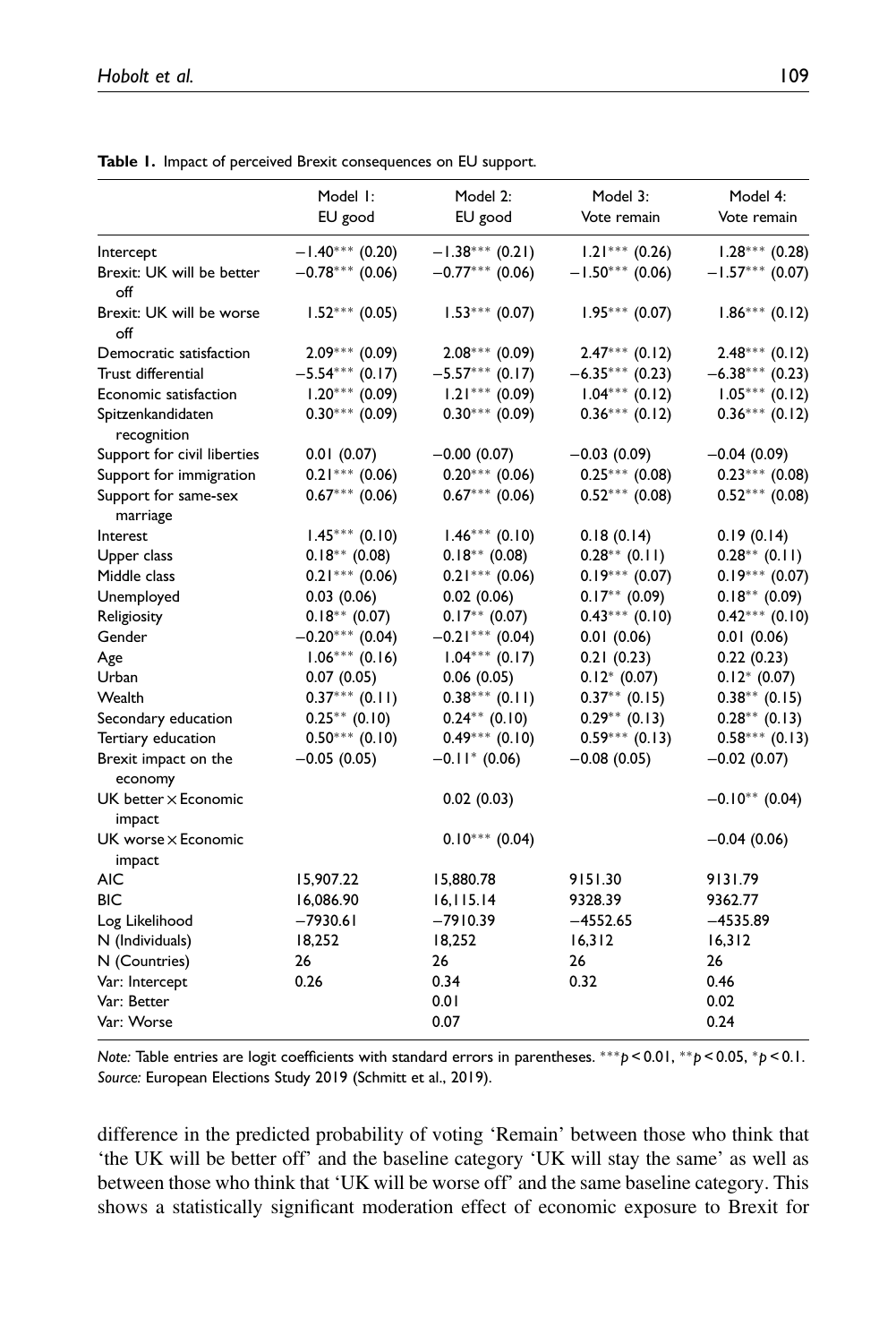

Figure 3. Impact of perceptions of Brexit consequences on EU support. (a) Estimated probability of supporting the EU. (b) Estimated probability of voting Remain. Source: European Elections Study 2019 (Schmitt et al., 2019).



Note: Shaded areas represent 95% confidence intervals

Figure 4. Conditional marginal effect of Brexit consequences for the UK on the predicted probability of supporting the EU depending on economic exposure. (a) Estimated marginal effect of the consequences of Brexit for the UK on support for EU membership. (b) Estimated marginal effect of the consequences of Brexit for the UK on voting Remain.

Note: Shaded areas represent 95% confidence intervals.

Source: European Elections Study 2019 (Schmitt et al., 2019).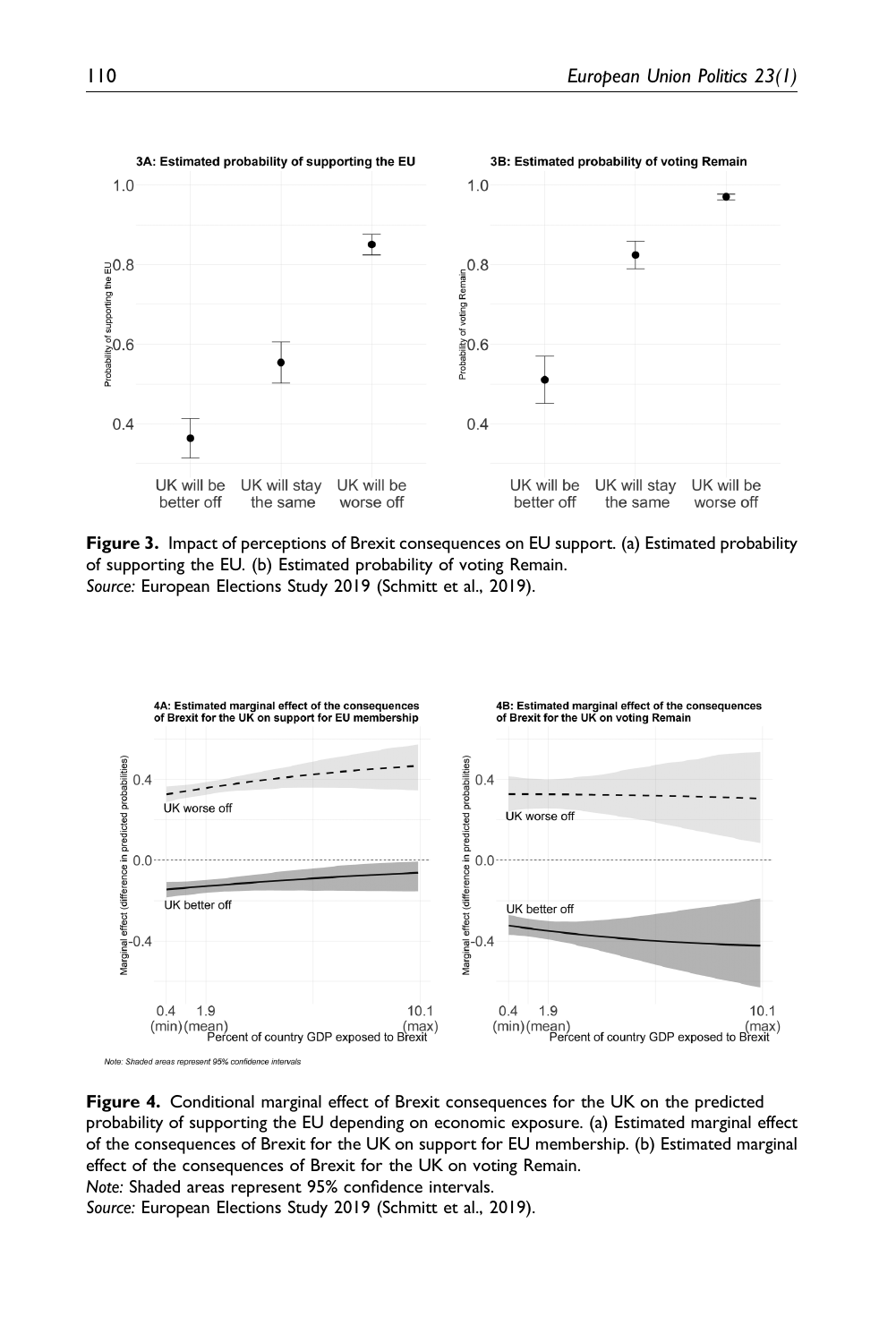those who think that the 'UK will be better off', but not for those who think the 'UK will be worse off' (see also Model 4). Broadly, however, this supports our expectation that the impact of Brexit consequences is greater in countries that are economically exposed to Brexit in comparison to countries that have minimal exposure to Brexit.

One possible explanation for the differences in moderation effects between the two operationalizations of EU support are 'floor' and 'ceiling' effects respectively. On the one hand, the probability of voting Remain for those who think 'UK will be worse off' is already close to one (see Figure 3(b)), hence the effect of this variable cannot be higher for those living in countries that are exposed to Brexit. On the other hand, the probability of considering EU membership as a good thing is already very low, on average, for those who think that the 'UK will be better off' (see Figure 3(a)), hence it is unlikely that the effect of such consideration can be moderated by the exposure to Brexit. In both cases, our analysis suggests that the national-level economic exposure to Brexit strengthens the effect of Brexit perceptions on EU support.

## Benchmarking Brexit: Experimental evidence

The results presented in the observational analysis shows a strong association between the perceptions of the consequences of Brexit and EU membership support. But this raises two questions. Firstly, there may be a concern about the direction of causality: does Brexit perceptions shape support for EU membership or does support for the EU influence people's perceptions of the consequences of Brexit? Secondly, if Brexit acts as a benchmark of success to emulate or a failure to steer clear off for citizens in other member states, this may depend on how the consequences of Brexit are perceived at any given point in time. At this moment we cannot predict what the political and economic consequences of Brexit will be for the UK, nor how citizens will evaluate such consequences. Yet, an experiment can tell us whether priming respondents with an alternative benchmark (positive or negative consequences of Brexit) will affect their perceptions of the positive or negative consequences of their own country leaving the EU and indirectly affect their support for EU membership (H2a and H2b).

We test these hypotheses in an innovative, cross-national population-based experiment that combines the strengths of laboratory experiments and national surveys. By randomly assigning respondents to different treatments, we can identify the causal effects of being exposed to different types of information about the consequences of Brexit for how people perceive their own country's future outside the EU. Uniquely, we conduct the same experiment in all 28 member states on samples designed to reflect the national population. This enables us to examine the Brexit benchmark effect in individual countries as well as in the EU as a whole.

As outlined above, our experiment randomly assigned respondents to three groups: one group received a short vignette about the negative economic effects of Brexit on the British economy, one group received a short vignette about the positive effect of Brexit on 'taking back control' with a special focus on migration and a final group received no vignette. The two vignettes were chosen to provide factual information about two issues that had dominated the Brexit referendum campaign, both in the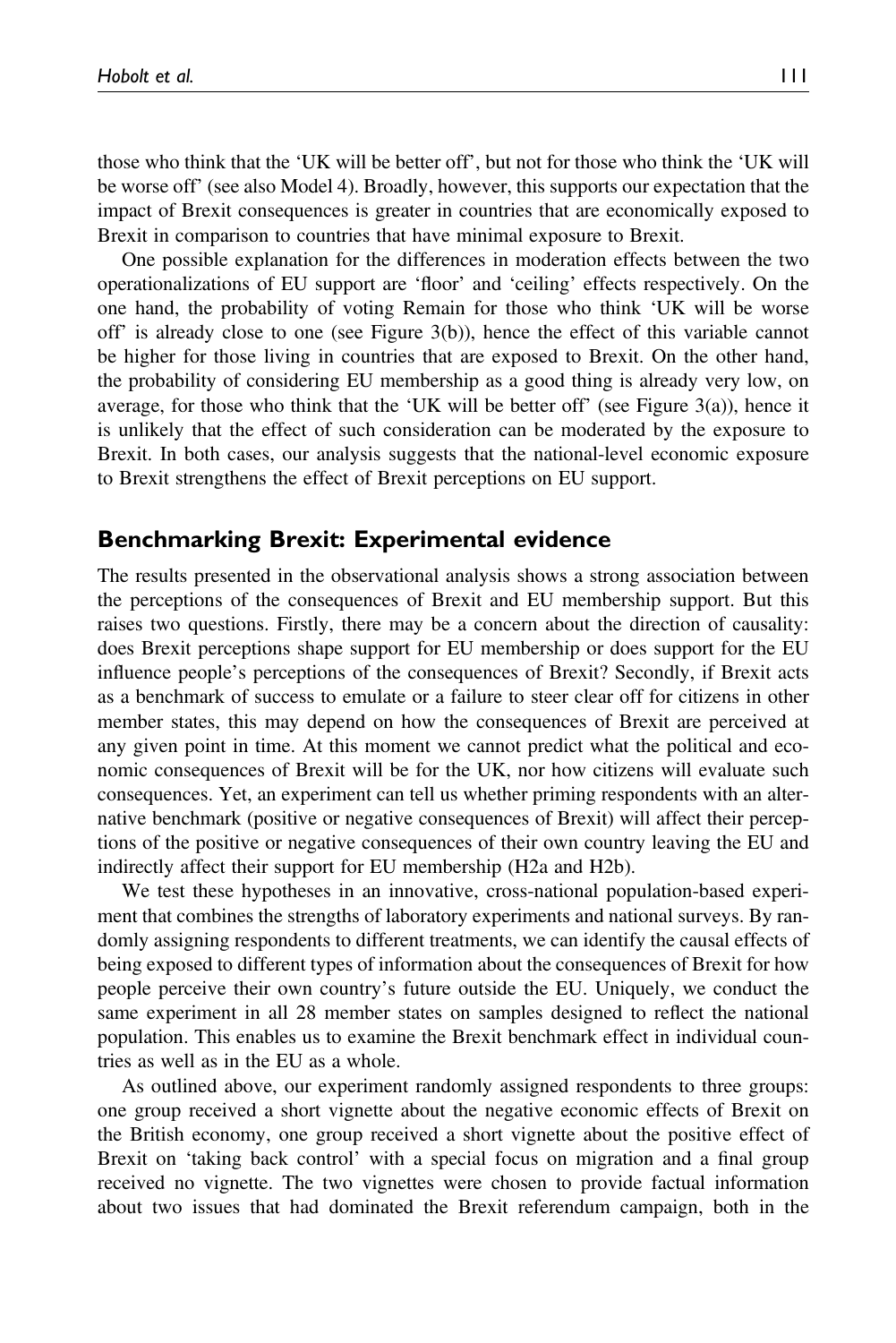media (Moore and Ramsay, 2017) and public salience (Hobolt, 2016; Vasilopoulou, 2016). These two issues were also prominent in the depiction of the Brexit process in the media across the EU (Borchardt et al., 2018). While media coverage of Brexit in the EU generally adopted a mostly neutral tone, it did highlight the negative economic consequences of Brexit (Borchardt et al., 2018: 18–19). To reflect these negative effects of Brexit on the UK economy, *treatment group 1* was shown the following vignette: 'Britain leaving the EU is expected to reduce growth and may lead to an economic recession in Britain.'

Sovereignty was another important issue of the campaign, with approximately 6% of the articles in UK media referring to law-making power (Moore and Ramsay, 2017). This issue was often linked in the campaign with the issue of immigration, which was the second most prominent referendum issue in the UK (Moore and Ramsay, 2017). The desire to take control over of the border and immigration was not only dominant in the British media but was also highly salient to voters and affected the Leave vote (Hobolt, 2016; Vasilopoulou, 2016). Surprisingly, however the issue of sovereignty received very little attention in the European coverage of Brexit, with only 2% of the total coverage mentioning the issue (Borchardt et al., 2018: 23). To reflect the positive effects of Brexit on regaining sovereignty especially when it comes to taking control of immigration, treatment group 2 was shown the following vignette: 'Britain leaving the EU will mean that Britain will have more control over its own laws, including controlling migration.'

All respondents were then asked the question: 'If [your country] leaves the EU what do you think the consequences for [your country] will be, if any?' with the answer categories 'better off', 'no significant change', or 'worse off'<sup>7</sup>. Our expectations are that the negative Brexit frame will make people more pessimistic about the consequences of an EU exit for their own country  $(H2a)$  while a positive Brexit frame will make people more optimistic about their own country's future outside the EU (H2b).

Our experimental manipulations consist of two components, the tone of the argument (negative vs. positive) and the topic (economic vs. immigration). While using two different policy areas may complicate the comparison of the two treatments, it has the distinct advantage of being more realistic to respondents. Since the purpose of the experiment is to assess whether attitudes towards EU membership are affected by providing respondents with a different benchmark, it is important that the treatments are credible to respondents. During the Brexit referendum, the Remain camp mainly emphasized economic consequences and the Leave camp national sovereignty (Hobolt, 2016), and we therefore decided to stay close to these messages to enhance the external validity of the experiment.

Our experiment reveals mixed results, as shown in Figure 5 and Table  $2.8^\circ$  On the one hand, we find strong support for the effect of the positive Brexit benchmark treatment (H2b). Figure 5 shows that across the 27 EU member states presenting individuals with a positive frame with regard to control over laws and migration reduces negative perceptions of consequences of their own country leaving the EU by 5.6 percentage points in comparison to the control group  $(t=7.204, df=14,872, p < 0.001)$ .<sup>9</sup> This pattern is roughly consistent across member states, although due to the considerably smaller sample size of the experimental groups (i.e. roughly 550 individuals) and the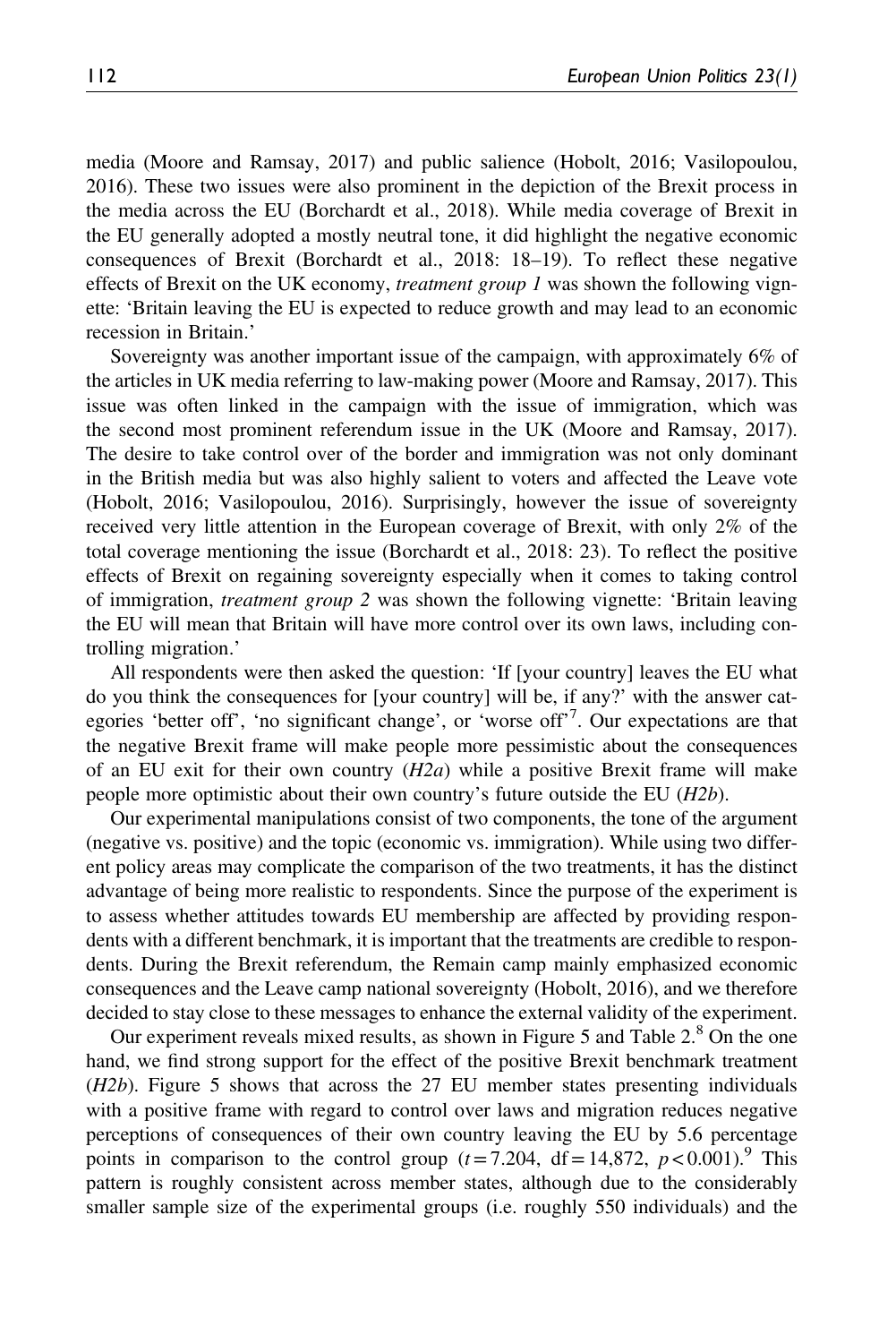

Figure 5. Average treatment effect of the experiment. Source: European Elections Study 2019, embedded experiment (Schmitt et al., 2019).

relative small magnitude of our treatment these effects only reach statistical significant in 12 out of the 28 countries (see the Online appendix).<sup>10</sup> Overall, the positive information about Brexit leads to a substantial drop in pessimism about leaving the EU and an increase in positive sentiment associated with an exodus. This would, in turn, most likely mean a decrease in support for EU membership, as we have seen in the previous section.

|                                                                    | Model 1:         | Model 2: Treatment<br>Treatment effects effects, macro control | Model 3: Treatment<br>effects, macro control |
|--------------------------------------------------------------------|------------------|----------------------------------------------------------------|----------------------------------------------|
| (Intercept)                                                        | $0.85**$ (0.09)  | $0.85**$ (0.08)                                                | $0.86**$ (0.09)                              |
| Brexit: Negative benchmark<br>(economy)                            | $-0.06(0.04)$    | $-0.06(0.04)$                                                  | $-0.07(0.04)$                                |
| Brexit: Positive benchmark<br>(control over laws and<br>migration) | $-0.26**$ (0.04) | $-0.26**$ (0.04)                                               | $-0.26**$ (0.04)                             |
| Percent of citizens in the UK                                      |                  | $0.13***$ (0.04)                                               |                                              |
| Brexit impact on the economy                                       |                  |                                                                | 0.02(0.04)                                   |
| <b>AIC</b>                                                         | 27,705.76        | 27,696.76                                                      | 26,529.20                                    |
| <b>BIC</b>                                                         | 27,737.83        | 27,736.83                                                      | 26,569.10                                    |
| Log Likelihood                                                     | $-13,848.88$     | $-13,843.38$                                                   | $-13,259.60$                                 |
| N (individuals)                                                    | 22,363           | 22,363                                                         | 21,478                                       |
| N (countries)                                                      | 27               | 27                                                             | 26                                           |
| Var: Intercept                                                     | 0.21             | 0.13                                                           | 0.21                                         |

Table 2. Experimental evidence, regression analysis.

Note: Table entries are logit coefficients with standard errors in parentheses. \*\*\* p < 0.01, \*\* p < 0.05, \*p < 0.1. Source: European Elections Study 2019 (Schmitt et al., 2019).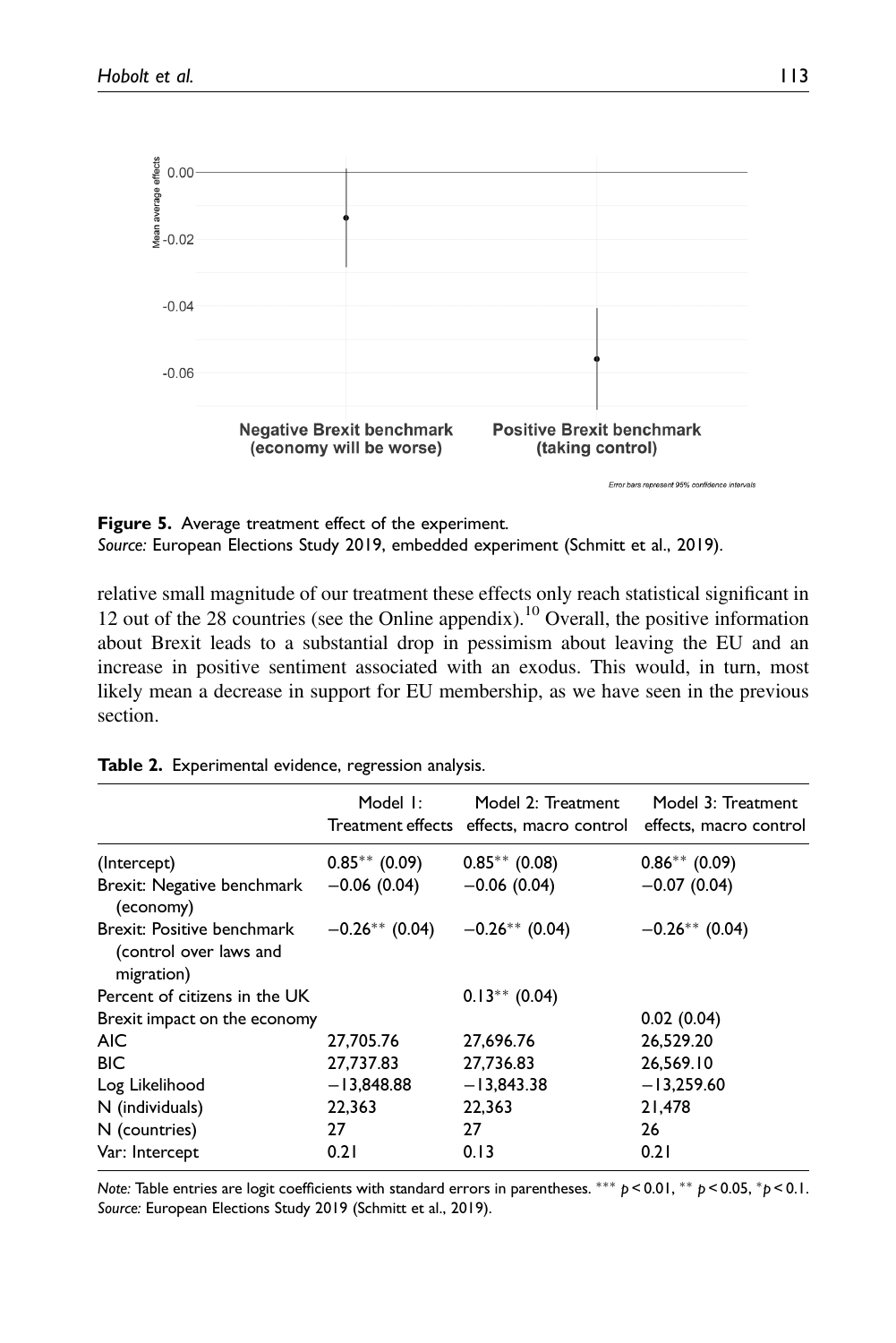In contrast, the Brexit benchmark which highlights the negative economic consequences of Brexit does not yield statistically significant differences between the treatment and control group ( $t=1.79$ , df = 14,919, p-value = 0.07) among the citizens of the 27 EU member states as shown in Figure 5 (including UK in the analysis does not alter this conclusion). Furthermore, a country by country analysis also reveals an inconsistent pattern with most country effects failing to reach statistical significance.

A possible explanation for this is that the negative effects of Brexit are already 'priced in' by the respondents, as they have been exposed to (or pre-treated) a lot of negative coverage about the economic effects of Brexit (Borchardt et al., 2018). Hence, our simple vignette does not shift perceptions of the Brexit consequences further. A related possibility is that the null finding is due to a ceiling effect as the results presented in Figure 3 already reveal that there is a substantive proportion of respondents who consider that the UK will be worse due to the UK leaving the EU. Given such circumstances, the weak treatment in our survey experiment did little to alter these already strong views.

### Conclusion

Does the exit of one member state from the EU create a domino effect of disintegration or does it merely serve as a deterrent for citizens in the remaining member states? In the immediate aftermath of the Brexit referendum, politicians in Brussels and around European capitals feared that this would boost Eurosceptic parties and their mission to exit from the EU across Europe. Yet, during the Brexit negotiations, there was a noticeable uptick in support for membership in the EU-27. So, is Brexit a deterrent or an incentive for citizens in the remaining member states?

In this article, we have argued that Brexit presents a benchmark that helps citizens to form an opinion of what their own country's future might look like outside the EU and this, in turn, will shape how they evaluate membership of the EU. This argument builds on the heuristics and benchmarking approaches to understanding attitude formation and attitude change (De Vries, 2017, 2018; Hobolt and De Vries, 2016; Kayser and Peress, 2012). In particular, we have examined the mechanism that links Brexit and EU support. To do so empirically, we use both observational and experimental data from all EU member states. The analysis of observational data reveals that in the summer of 2019, far from being an example for others to follow, Brexit was a deterrent for many citizens in the rest of the EU. The protracted Brexit negotiations and failure to find an acceptable solution in the British parliament had meant that a majority of citizens in the EU-27 thought that Britain will be worse off outside and fewer than 1 in 5 expected a positive outcome for the UK. Those who viewed the consequences of Brexit negatively were also more likely to view an exit option for their own country more pessimistically and to support the EU, while an optimistic view of Brexit had the opposite effect on EU membership support. However, this raises the question of causal direction – does Brexit perceptions shape EU membership support or vice versa? – and of how Brexit may shape EU support in the future if it is perceived as a success.

To address this, we conducted a cross-national population-based vignette experiment that was designed to manipulate the benchmark that citizens use to evaluate the advantages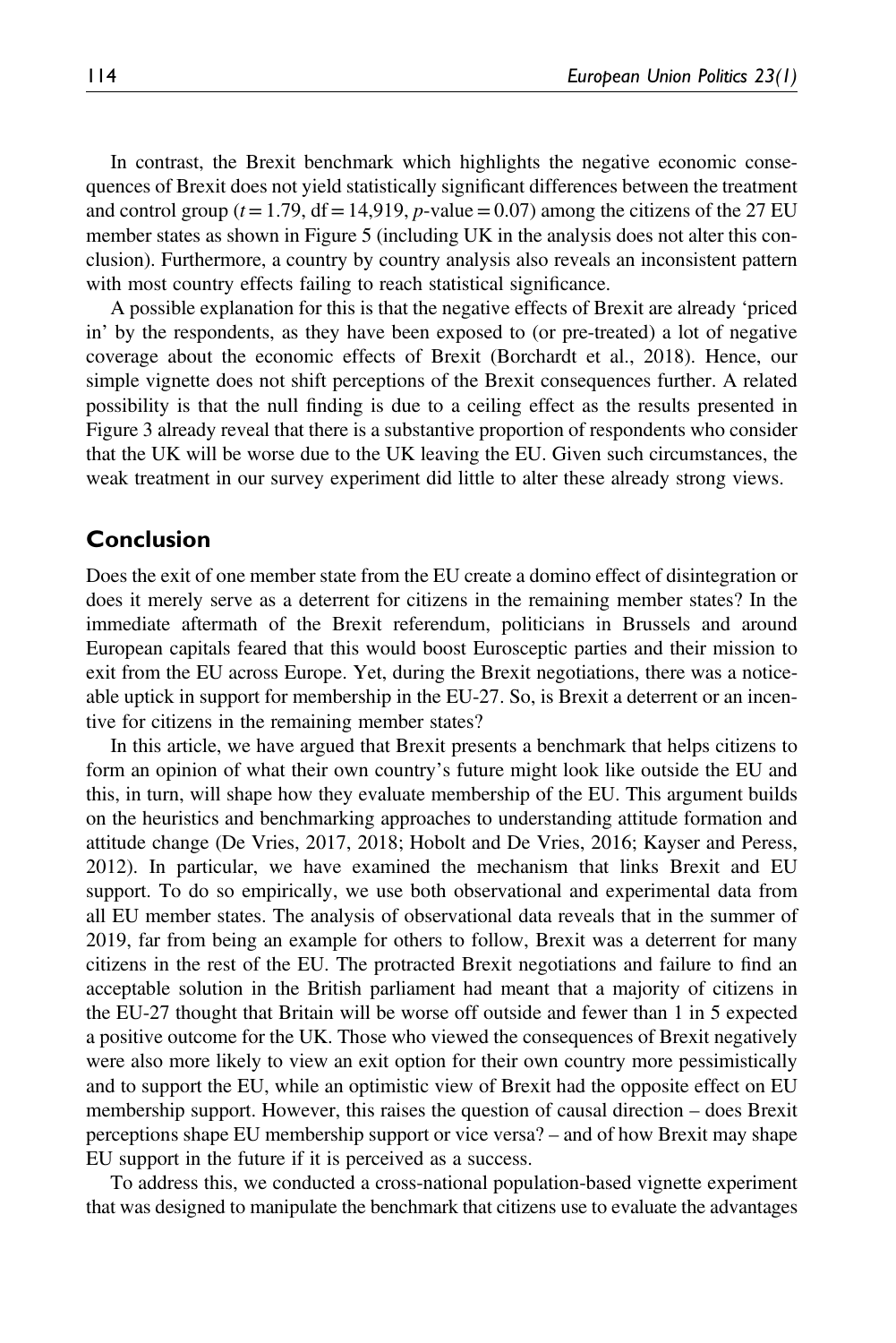and disadvantages of their countries' membership of the EU. Respondents were randomly assigned to a 'negative' (economic) or a 'positive' (sovereignty) Brexit information treatment or a 'no-information' control group. The analyses revealed no consistent results for the negative Brexit benchmark, while the positive information treatment enhanced people's optimism about their own country's future outside the EU. The lack of effects for the negative treatment may be explained by the fact that most respondents were already 'pre-treated' with negative Brexit information, as such a frame had dominated in much of the Brexit coverage in the member states. This null finding could thus be related to the specific political context at the time the experiment was fielded. If the experiment had been conducted at a different time when coverage of the UK was more positive or mixed, it is possible that there might have been more scope to find an effect of a negative benchmark. Nonetheless, the effects of the positive information indicate that alternative consequences of Britain's exit from the EU may in the future give a boost to Eurosceptics in the EU-27 who want their countries to leave the EU. This suggests that, depending upon Britain's future outside the EU, Brexit might be as much a deterrent as an encouragement for other countries to leave the EU.

These findings imply that the UK's exit from the EU may continue to influence the European integration in several ways. First, even though an initial agreement has been reached between the UK and the EU on future relations, trade negotiations will continue over the next years. Our results highlight the risks for the EU in accommodating UK demands (Walter, 2020, 2021). While a closer trading relationship between the UK and the EU is likely economically beneficial to both parties, it also carries risks for the EU, since an economically successful UK with greater sovereignty may lower citizens support for membership. Obviously, citizens will never be able to know the counterfactual (how successful the UK would be inside the EU), but in this case perceptions are all that matter. For example, if the UK is perceived to be more (or less) successful in combating the coronavirus that might be seen as a positive (negative) benchmark for EU membership. Similarly, the speed of the economic recovery may be compared across borders (Kayser and Peress, 2012) and influence support for membership. It remains to be seen how such events might influence the public's perception of Brexit and EU integration. However, the evidence presented in this paper implies that Brexit benchmarks, whether negative or positive, can shape attitudes toward membership in EU countries. Second, the experimental evidence suggests that there is scope for Eurosceptic political entrepreneurs within the member states to successfully mobilize against the EU on a 'take back control' message whereas the pro-European 'project fear' message of economic risk may be less effective – similar to what has been shown in the 2016 campaign in the UK (Hobolt, 2016). Overall, our paper suggests that while Brexit has not resulted in a further disintegration, a more successful 'emeritus member state' could well boost support for exit in the remaining member states in the future.

#### Funding

The author(s) disclosed receipt of the following financial support for the research, authorship, and/or publication of this article: This work was supported by the Volkswagen Foundation (grant EES 2019).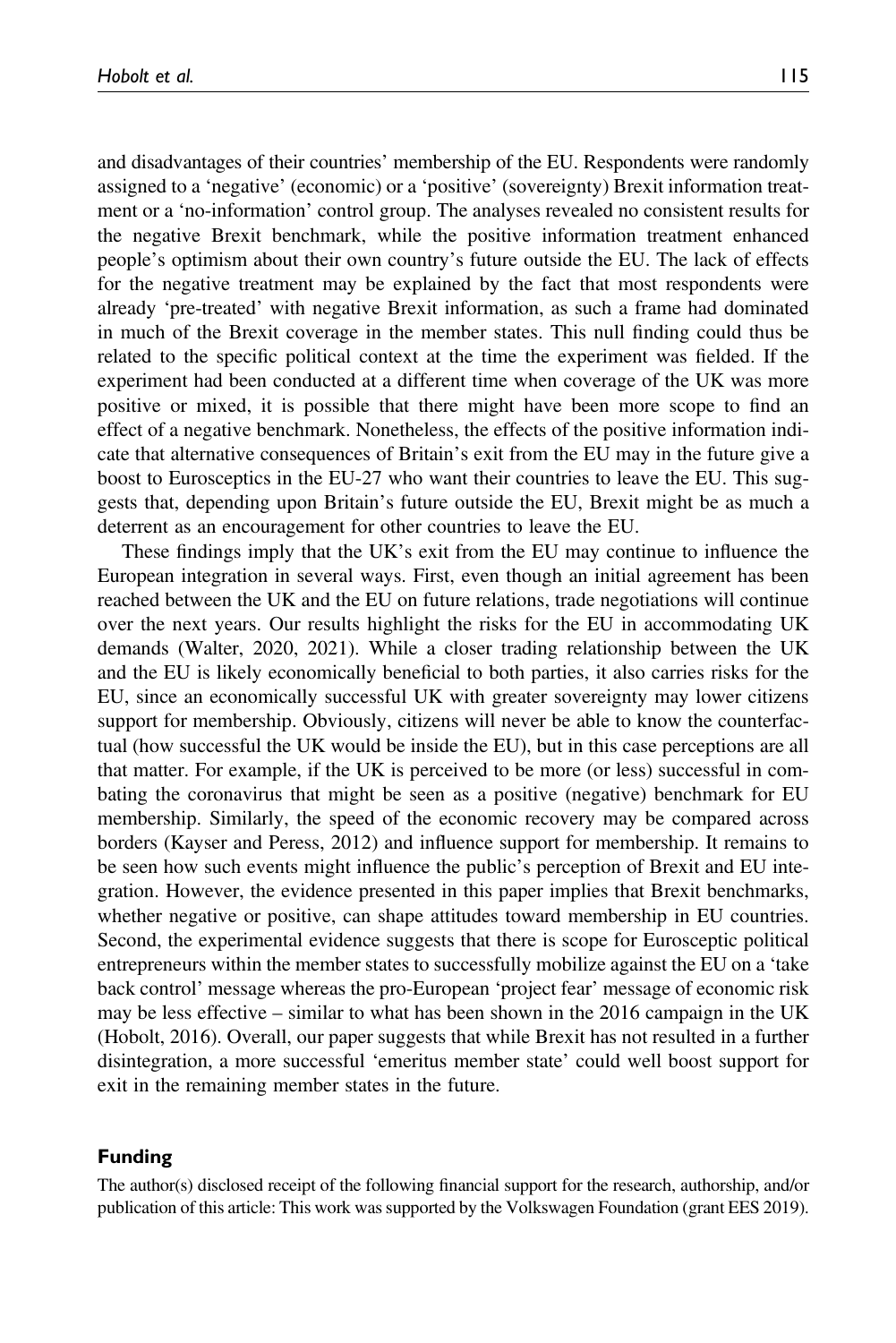### ORCID iDs

Sara B Hobolt **D** <https://orcid.org/0000-0002-9742-9502> Wouter Van der Brug **D** <https://orcid.org/0000-0003-4117-1255>

#### Supplemental material

Supplemental material for this article is available online.

#### **Notes**

- 1. Another approach focuses on the role of identity, arguing that European integration is not only, or even primarily, about a single market, but also about a pooling of sovereignty that potentially erodes national self-determination and blurs boundaries between distinct national communities (Carey, 2002; Hooghe and Marks, 2005, 2009; McLaren, 2006). Consequently, individuals' attachment to their nation and their perceptions of people from other cultures influence their attitudes towards European integration.
- 2. The survey was conducted by Gallup International, mostly online. Respondents were selected randomly from access panel databases using stratification variables, with the exception of Malta and Cyprus where a multi-stage Random Digit Dialling approach was used. In all countries the samples were stratified by gender, age, region and type of locality. The sample size is roughly 1000 interviews in each EU member state (except Cyprus, Luxembourg and Malta where the sample size is 500).
- 3. Respondents who reported any other answer (i.e. 'Would submit a blank vote', 'Would spoil the ballot paper', 'Would not vote' and 'Not eligible to vote') were recorder as missing.
- 4. As a sensitivity check, we also employ of a different operationalization which captures people's perceptions of how Brexit would affect their own country, rather than Britain, namely: 'The British have decided to leave the European Union, what do you think the consequences for [your country] will be, if any?'. Using this question yields a very similar pattern of results (see the Online appendix).
- 5. An alternative operationalization, using exports to UK as percentage of the total exports of the country, yields substantially the same results.
- 6. We use simulations based on the normal distribution of coefficients to plot the difference in predicted probabilities in comparison to our baseline category (i.e. 'UK will stay the same') for an individual living in Austria while keeping all continuous variables at their mean and all categorical variables at zero. See the Online appendix for further analyses.
- 7. A randomization check against relevant characteristics did not reveal any statically significant results (see the Online appendix), thus suggesting that the treatment and control groups are comparable and that there is no bias in the treatment assignment.
- 8. Table 2 presents the results of a multilevel logistic regression (Model 1), with further country level controls for the percentage of citizens living in the UK (Model 2), and the economic impact of Brexit (Model 3). Figure 5 presents the results of a t-test.
- 9. We also ran the model using an ordered logit Bayesian model and the results are substantively the same (reported in the Online appendix).
- 10. Modelling the treatment effects as a logistic regression where the outcome variable is negative perceptions (i.e. respondents who think country will be worse versus all other respondents) and where we interact the treatment conditions with country fixed effects yields substantively the same pattern of results. See the Online appendix.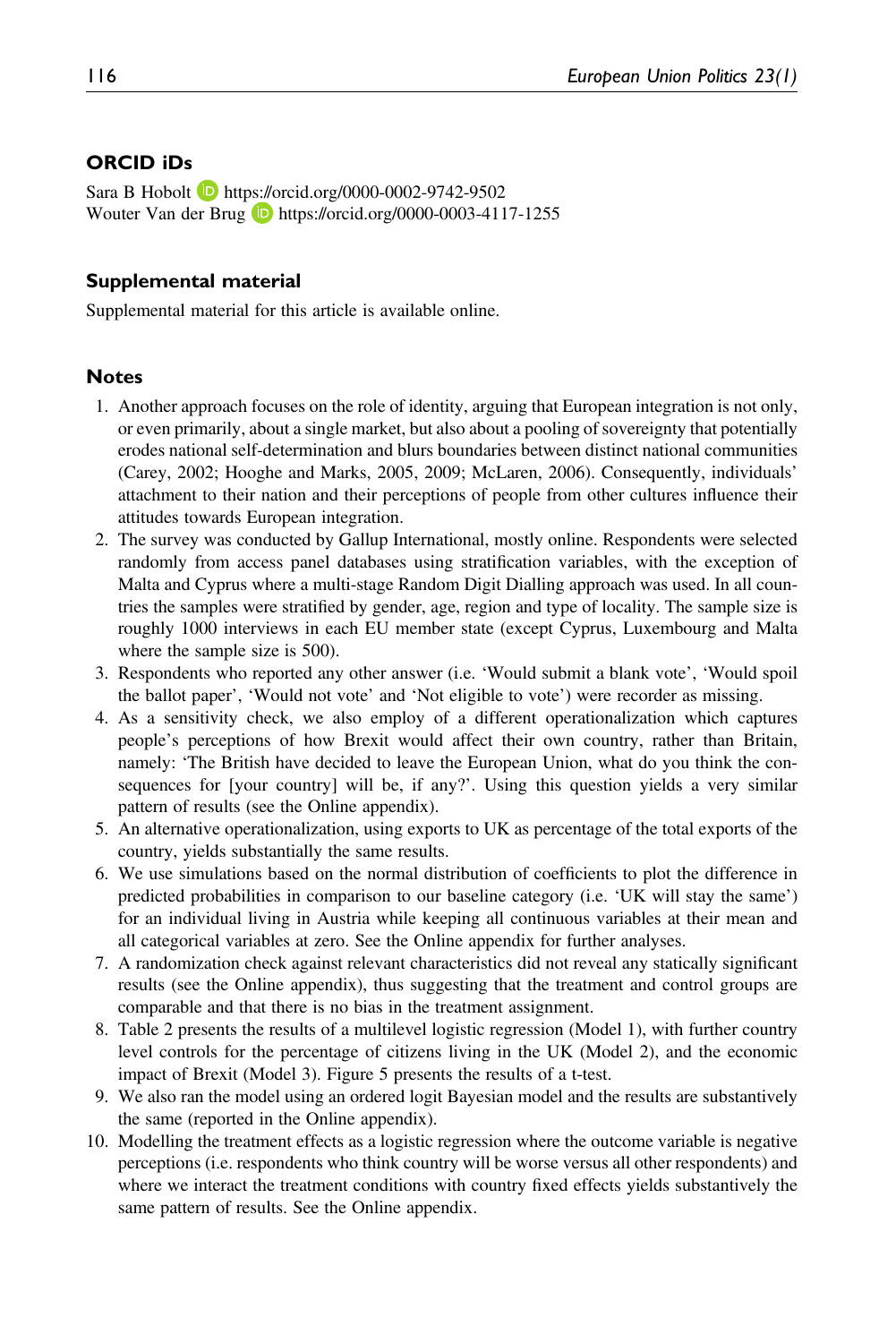#### References

- Althaus SL (1998) Information effects in collective preferences. American Political Science Review 92(3): 545–558.
- Anderson CJ (1998) When in doubt use proxies: Attitudes to domestic politics and support for the EU. Comparative Political Studies 31: 569–601.
- Anderson CJ and Kaltenthaler KC (1996) The dynamics of public opinion toward European integration, 1973–93. European Journal of International Relations 2(2): 175–199.
- Anderson CJ and Reichert MS (1995) Economic benefits and support for membership in the E.U.: A cross-national analysis. *Journal of Public Policy* 15(3): 231–249.
- Arel-Bundock V, Blais A and Dassonneville R (2021) Do voters benchmark economic performance? British Journal of Political Science 51(1): 437-449.
- Bartels LM (1996) Uninformed votes: Information effects in presidential elections. American Journal of Political Science: 194–230.
- Borchardt AS, Simon FM and Bironzo D (2018) Interested but not engaged: How Europe's media cover Brexit. Report, Reuters Institute for the Study of Journalism.
- Bowler S and Donovan T (1998) Demanding choices: Opinion, voting, and direct democracy. An Arbor: University of Michigan Press.
- Carey S (2002) Undivided loyalties: Is national identity an obstacle to European integration? European Union Politics 3(4): 387–413.
- Carrubba CJ (1997) Net financial transfers in the European Union: Who gets what and why? Journal of Politics 59(2): 469–496.
- Chen W, Los B, McCann P, et al. (2018) The continental divide? Economic exposure to Brexit in regions and countries on both sides of The Channel. Papers in Regional Science 97(1): 25–54.
- De Vries CE (2017) Benchmarking Brexit: How the British decision to leave shapes EU public opinion. Journal of Common Market Studies 55: 38–53.
- De Vries CE (2018) Euroscepticism and the Future of European Integration. Oxford: Oxford University Press.
- De Vries CE, Hobolt SB and Walter S (2021) Politicizing international cooperation: The mass public, political entrepreneurs and political opportunity structures. International Organization 75(2): 306–332.
- Eichenberg RC and Dalton RJ (1993) Europeans and the European community: The dynamics of public support for European integration. International Organization 47(4): 507-534.
- Franklin MN, Marsh M and McLaren L (1994) The European question: Opposition to unification in the wake of Maastricht. Journal of Common Market Studies 35: 455–472.
- Gabel MJ (1998) Interest and Integration: Market Liberalization, Public Opinion and European Union. Ann Arbor: University of Michigan Press.
- Gabel MJ and Palmer HD (1995) Understanding variation in public support for European integration. European Journal of Political Research 27: 3–19.
- Gilens M (2001) Political ignorance and collective policy preferences. American Political Science Review 95(2): 379–396.
- Hakhverdian A, Van Elsas E, van Der Brug W, et al. (2013) Euroscepticism and education: A longitudinal study of 12 EU member states. European Union Politics 14(4): 522–541.
- Hansen KM, Olsen AL and Bech M (2015) Cross-national yardstick comparisons: A choice experiment on a forgotten voter heuristic. Political Behavior 37(4): 767–789.
- Hobolt SB (2009) Europe in Question: Referendums on European Integration. Oxford: Oxford University Press.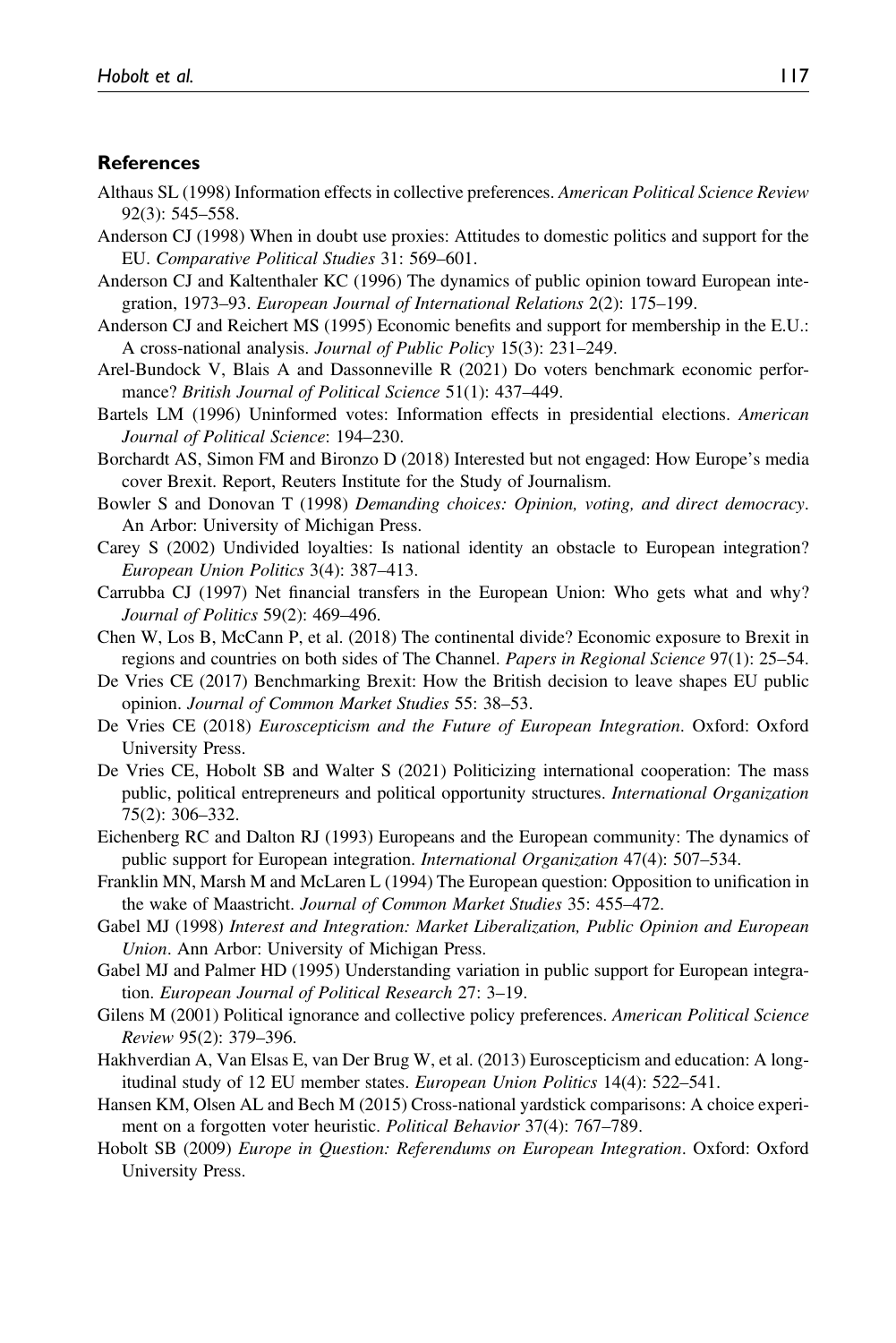- Hobolt SB (2016) The Brexit vote: A divided nation, a divided continent. Journal of European Public Policy 23(9): 1259–1277.
- Hobolt SB and De Vries CE (2016) Public support for European integration. Annual Review of Political Science 19: 413–432.
- Hooghe L and Marks G (2005) Calculation, community and cues: Public opinion on European integration. European Union Politics 6(4): 419–443.
- Hooghe L and Marks G (2009) A postfunctionalist theory of European integration: From permissive consensus to constraining dissenus. British Journal of Political Science 39(1): 1–23.
- Hutter S, Grande E and Kriesi H (2016) Politicising Europe. Cambridge: Cambridge University Press.
- Karp JA, Banducci SA and Bowler S (2003) To know it is to love it: Satisfaction with democracy in the European Union. Comparative Political Studies 36(3): 271–292.
- Kayser MA and Peress M (2012) Benchmarking across borders: Electoral accountability and the necessity of comparison. American Political Science Review 106(3): 661–684.
- Kritzinger S (2003) The influence of the nation-state on individual support for the European Union. European Union Politics 4(2): 219–241.
- Lau RR and Redlawsk DP (2001) Advantages and disadvantages of cognitive heuristics in political decision making. American Journal of Political Science 45(4): 951–971.
- Lupia A (1994) Shortcuts versus encyclopedias: Information and voting behavior in California insurance reform elections. American Political Science Review 88(1): 63–76.
- McLaren L (2006) Identity, Interests and Attitudes to European Integration. Basingstoke: Palgrave Macmillan.
- Moore M and Ramsay G (2017) UK media Coverage of the 2016 EU Referendum Campaign. King's College London.
- Olsen AL (2017) Compared to what? How social and historical reference points affect citizens' performance evaluations. Journal of Public Administration Research and Theory 27(4): 562–580.
- Pande R (2011) Can informed voters enforce better governance? Experiments in low-income democracies. Annual Review of Economics 3(1): 215–237.
- Popa SA, van der Brug W, Hobolt SB, et al. (2019) EES 2019 Voter Study Advance Release Notes. Mannheim: MZES, University of Mannheim.
- Reif K and Schmitt H (1980) Nine second order national election: A conceptual framework for the analysis of European election results. European Journal of Political Research 8(1): 3-44.
- Rohrschneider R (2002) The democracy deficit and mass support for an EU-wide government. American Journal of Political Science 46(2): 463–475.
- Sánchez-Cuenca I (2000) The political basis of support for European integration. *European Union* Politics 1(2): 147–171.
- Schmitt H, Hobolt SB, van der Brug W, et al. (2019) European Parliament Election Study 2019, Voter Study. GESIS Data Archive, Cologne. ZA7581 Data file Version 1.0.0, [https://doi.org/](https://doi.org/10.4232/1.13473) [10.4232/1.13473](https://doi.org/10.4232/1.13473)
- Tucker JA, Pacek AC and Berinsky AJ (2002) Transitional winners and losers: Attitudes toward EU membership in post-communist countries. American Journal of Political Science 46(3): 557–571.
- Van der Brug W and De Vreese CH (2016) (Un)Intended Consequences of European Parliamentary Elections. Oxford: Oxford University Press.
- Van der Brug W, Gattermann K and Vreese CH (2022) Electoral responses to the increased contestation over European integration. The European Elections of 2019 and beyond. *European* Union Politics 23(1).